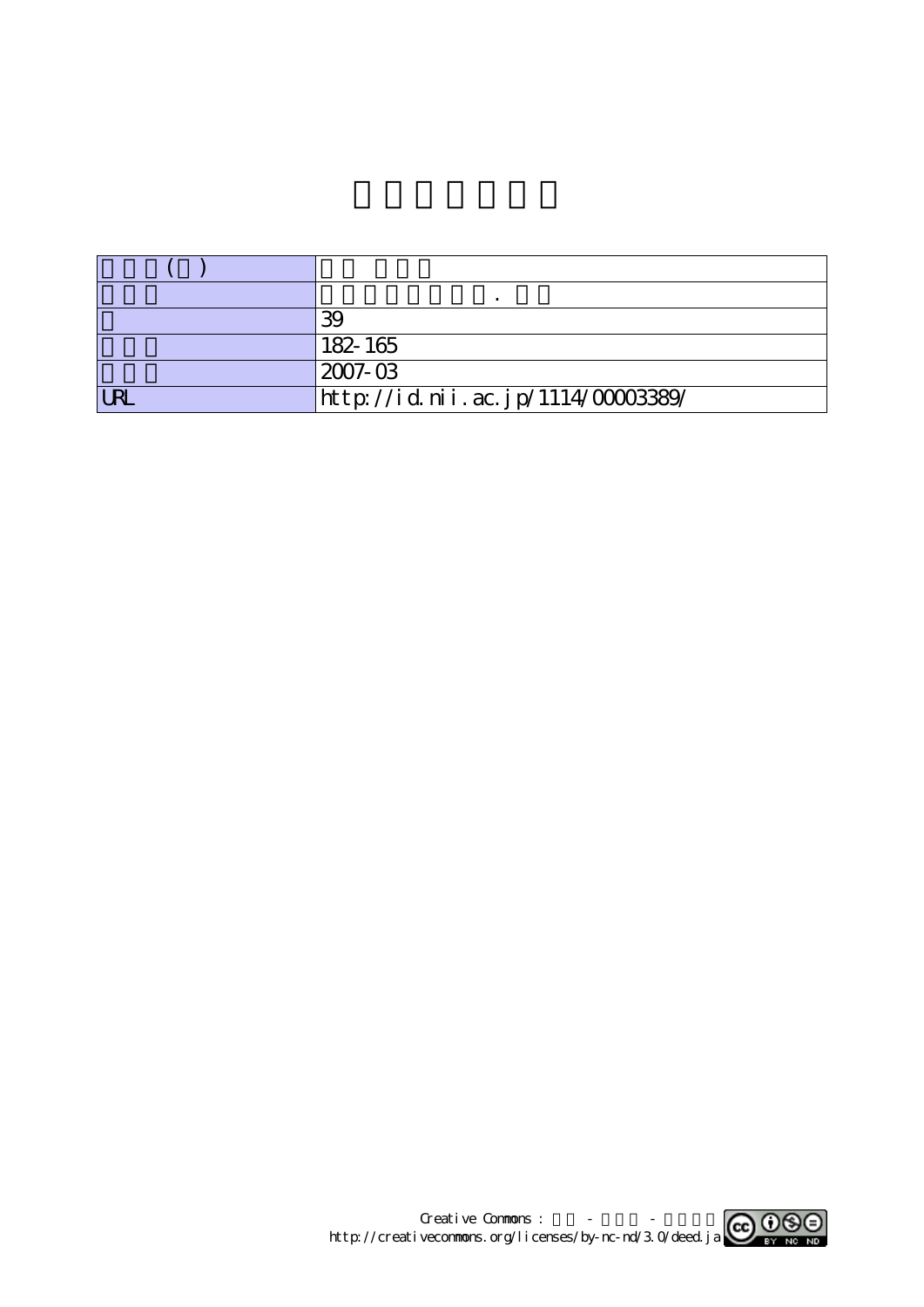## **村田 勇三郎**

## I.序

言語類型論(linguistic typology)が盛んになり,ドイツ語やフランス語には通例の能動態,受動 態の他に,再帰代名詞を用いる用法もあることが明白に分かってきた。これがアメリカの言語学の 博士論文のタイトルによく見かける middle construction という名称の由来である。

ドイツ語. a. active: (1) Er verkauft Bucher. 'He sells books.'

- b. middle: (2) Das Buch verkauft sich gut. The book sells REFL well.'
- c.passive:(3)Das Buch wird verkauft. 'The book is sold.'

フランス語

- b. middle: (4) La Tour Eiffel se voit de loin 'The Eiffel Tower REFL sees from afar.
	- (5)Ce genre de pont se construit facilement. This type of bridge REFL builds easily.'

(2),(4),(5)に見られるようにドイツ語では再帰代名詞 sich が用いられ,フランス語では同 じく再帰代名詞 se が用いられいずれも受動態と同じ意味,機能を果たしている。しかし英語には この種の用法はなく,再帰代名詞を使用しないで(2) The book sells well.とはいうが, (4) \*The Eiffel Tower sees from afar.とか(5)\*This type of bridge builds easily.とはいわない。英語ではこ の種の用法にはかなりの制約があり, 後ほど詳説するが, (4) には知覚動詞の see が用いられてお り,(5)の build は主語に結果格(effected)を担う名詞が占めているので非文である。

- (6) Toshibas do sell well, don't they? (BNC)
- (東芝の製品は本当によく売れるね)
- (7) It looks splendid, it reads well. (BNC) (豪華だし, 内容もよい)
- (8)It has no elasticity, is brittle and breaks easily when brushed or combed.(BNC)
- (それは弾力性がなく,もろく,ブラシをかけたり,くしでとかすとすぐこわれます)
	- (6),(7),(8)が本稿で取り上げる典型的な中間自動詞構文である。

次を見られたい。

 $(9)$  John broke the vase yesterday. The vase broke yesterday. (ergative)

 $(10)$  The vase was broken yesterday. (passive)

(9)に見られるように英語には他動詞構文の目的語を主語に据えて自動詞構文に交替可能な動詞 がかなりある。この種の動詞を能格動詞(ergative verb)という。この種の動詞に様態副詞(manner adverb) の well, easily を後置させ出来たのが (6), (7), (8) の中間自動詞構文で, 伝統文法 では activo-passive(能動受動態)といわれた。(8)で注目すべきは brush や comb は受動態になっ ているが,break は中間自動詞として用いられている。生成文法理論にもとづく博士論文では middle construction という名称をよく見かける。自動詞と他動詞の中間にあるのでそう呼ばれたので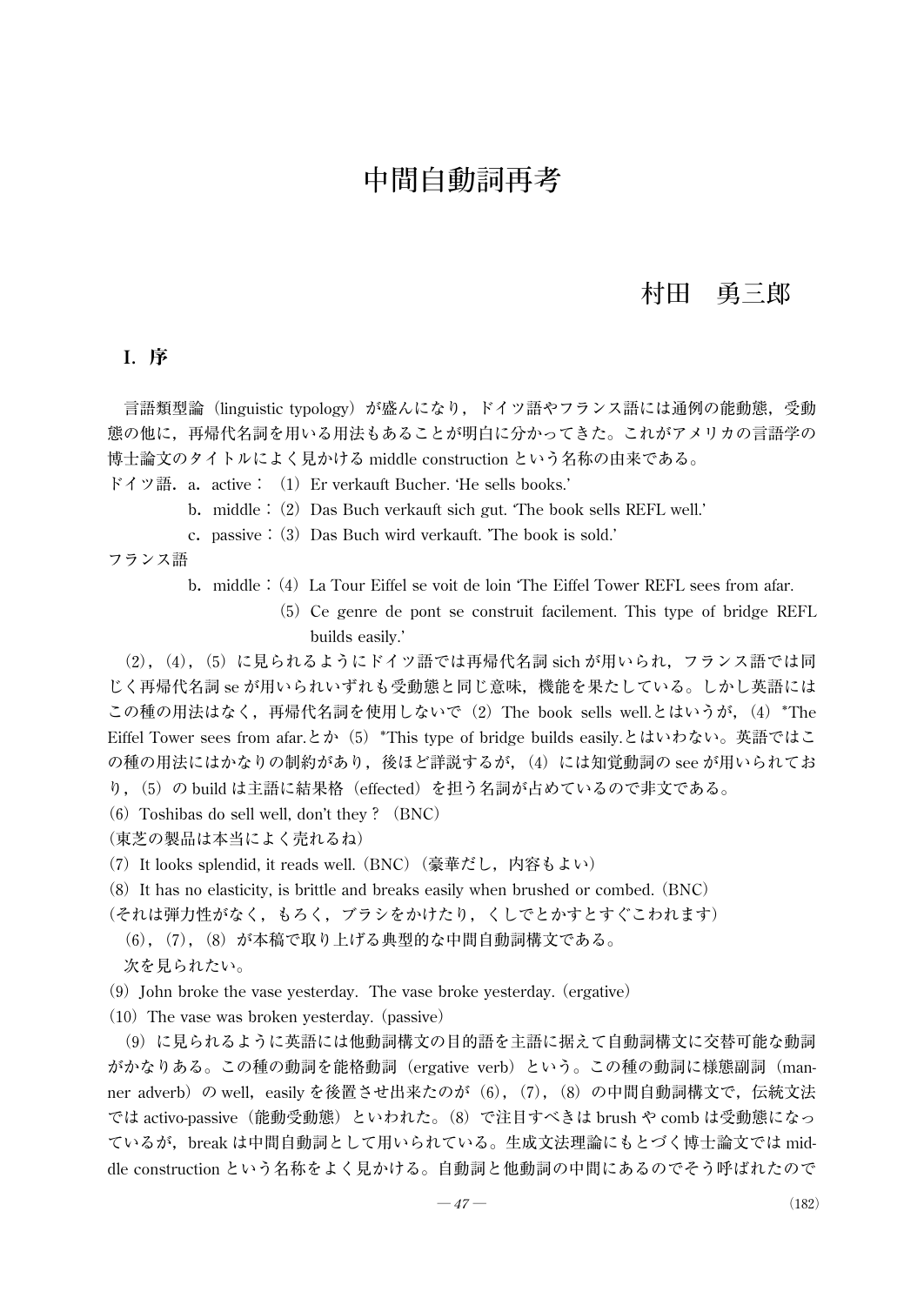あろうが,ドイツ語やフランス語のように形態的特徴がないので middle construction という呼称 は実体がなく大袈裟すぎるので,Huddleston-Pullum(2004)は middle intransitive(中間自動詞) といっている。(10) はいうまでもなく受動態である。middle intransitive (中間自動詞) は主語に なる(代)名詞は主に被動者(patient)の関係にある。時制は現在時制(present tense)が普通だ が,法助動詞(modal Aux)は *will* が用いられ,否定辞(Neg)を伴うことが多く,また様態副詞 (manner adverb) が共起する。文の意味はある特定の出来事 (a particular (specific) event) では なく,一般的な状態(a general state)を述べている。従って\*This book reads.とか\*This shirt washed yesterday.とはいわない。

つとに Halliday(1967:47)は次のように述べている。

(11)This type is especially frequent in simple present tense(*this material washes*), particularly in negative potential, where however the form in *don't*/*won't* and not *can't : this material doesn't*/ *won't wash*, it is not however restricted to these verbal forms, and may in fact occur with any tense, especially with certain -*ly* adverbs, as in *the clothes wash easily, these books are not going to sell quickly*. Underlying all these is a feature of characterization of the process as such, either a qualification of it or a generalization about its feasibility ; so that we may call the type 'process-oriented' in contradistinction to the 'agent-oriented' type *the clothes were washed* .(この種のタイプは単純現在 時制に特にしばしばみられ,否定辞を伴う。だが,don't,won't とはいうが,can't とはいわない。 The clothes wash easily. These books are not going to sell quickly.に見られるように, 或種の-ly 副 詞(様態副詞)と共にどの時制とも起こりうる。これら動詞形の基底にあるのは動詞の過程(process)に資質を付与するとかその資質の一般化といったような動詞の過程の特徴付けで,The clothes were washed.に見られる動作主指向(agent-oriented)に対して動詞の過程指向(process-oriented) といえよう)ちなみに Halliday は These books are not going to sell quickly.のように be going to の例を挙げているが,BNC での検索の結果では皆無である。個人語であると云わざるをえない。

ところで (12) The book reads well.とはいえるが, \*The book writes (learns, understands) well. とはいわない。だが(13)This pen writes smoothly.(このペンはすらすら書ける)ということは できる。(12) の the book は被動者 (patient) であるが (13) の this pen は具格 (instrument) の 関係にある。つぎの(14)で selling は良くて buying は非文であり,(15)では frighten は良くて astonish は非文である。この相違をどう説明したらよいか。

(14) Her novels 're selling (\*buying) like hot cakes. (彼女の小説は飛ぶように売れている)

(15) Mary doesn't frighten $(*astonish)$  easily.

勿論(15)は受動態や tough 移動構文に交替して表わすほうが普通である。

- (16) Mary isn't easily astonished. (passive)
- $(17)$  Mary isn't easy to astonish. ('tough' movement)

受動態や tough 移動構文が無標 (unmarked) といわれるのに対し、中間自動詞構文はその使用 にあたって制約が多く有標(marked)といわれる。

## II.動詞の区分

A.自動詞

- $(1)$  J.F.Kennedy died.
- (2) Mary slept.
-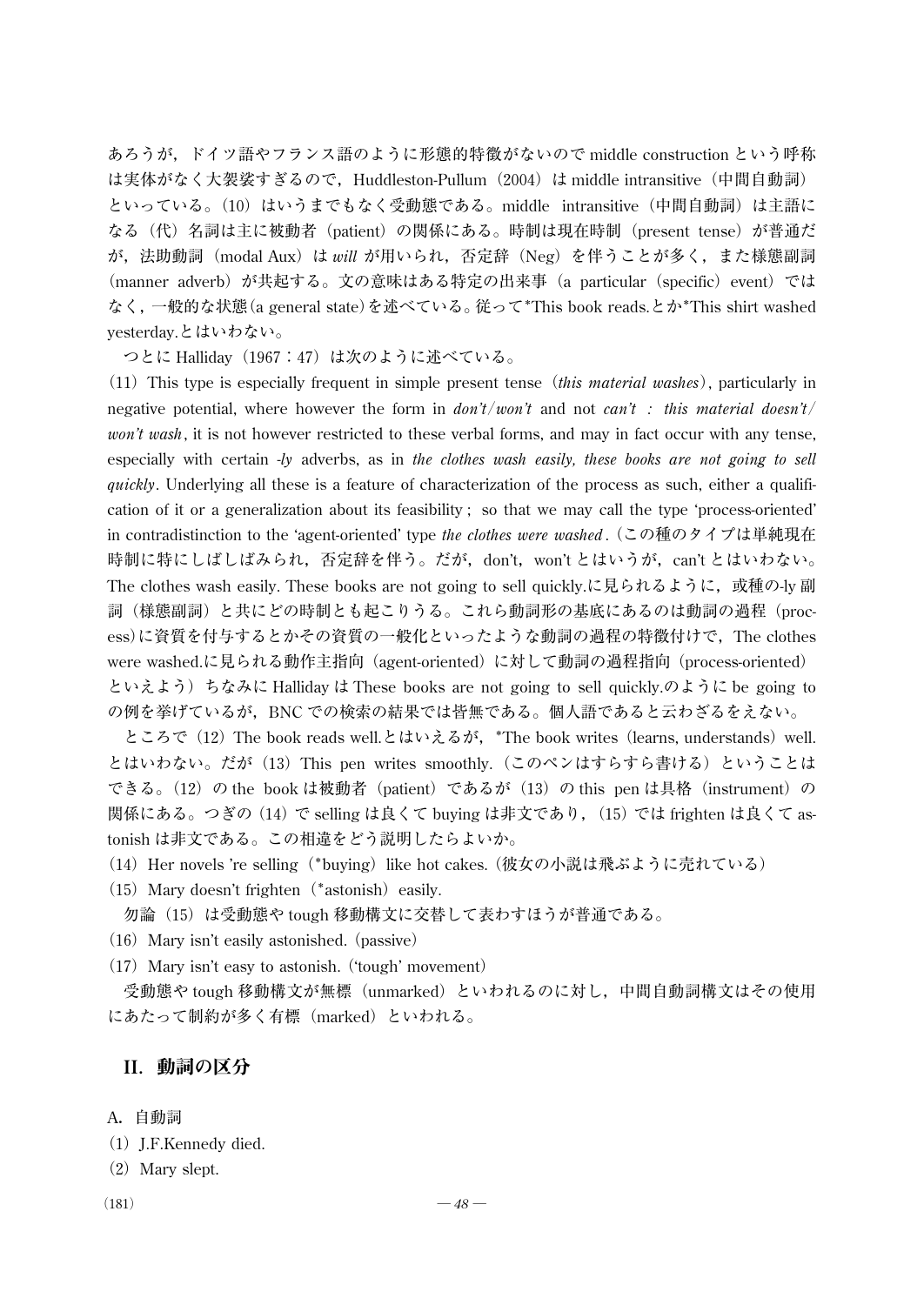| B. 他動詞                                                                                          |                                                                                                    |  |  |  |
|-------------------------------------------------------------------------------------------------|----------------------------------------------------------------------------------------------------|--|--|--|
| (3) Mary threw the ball.                                                                        | *The ball threw.                                                                                   |  |  |  |
| (4) Lucy wrote the poem.                                                                        | *The poem wrote.                                                                                   |  |  |  |
| C. 能格動詞(ergative)I. 目的語は [-animate] で, 被動者(patient)の関係にある。                                      |                                                                                                    |  |  |  |
| (5) John boiled the water.                                                                      | The water boiled.                                                                                  |  |  |  |
| (6) Tom opened the door.                                                                        | The door opened.                                                                                   |  |  |  |
| D. 能格動詞(ergative)II. 目的語は[+animate]で,受容者(recipient)の関係にある。                                      |                                                                                                    |  |  |  |
| (7) The teacher failed the student.                                                             | The student failed.                                                                                |  |  |  |
| (8) The sergent marched the recruit                                                             | The recruit marched.                                                                               |  |  |  |
| (9) John walked the horse. (cf. I'll walk you home.)                                            | The horse walked.                                                                                  |  |  |  |
|                                                                                                 | なお, John walked the street.の目的語は場所格 (locative) であり, along the street ともいう。                         |  |  |  |
| したがって、*The street walked.とはいわないことは自明。                                                           |                                                                                                    |  |  |  |
| E. 中間自動詞 (middle intransitive)                                                                  |                                                                                                    |  |  |  |
| (10) Mary washes the clothes easily.                                                            | The clothes wash easily.                                                                           |  |  |  |
| (11) They sell the book well.                                                                   | The book sells well.                                                                               |  |  |  |
| 能格動詞と中間自動詞との統語的特徴の相違を浮き彫りにする。                                                                   |                                                                                                    |  |  |  |
| i. The water was boiling.                                                                       | *This novel is reading easily. (progressive)                                                       |  |  |  |
| ii. I saw the water boil.                                                                       | *I saw the book sell well. (small clause)                                                          |  |  |  |
| iii. Open, door!                                                                                | *Sell, book ! (imperative, vocative)                                                               |  |  |  |
| iv. The water boiled.                                                                           | *This book reads. (manner adverb)                                                                  |  |  |  |
|                                                                                                 | i. 中間自動詞は進行形は稀である。唯一例外的に目につくのは sell である。cf. They're selling                                        |  |  |  |
|                                                                                                 | like hot cakes. ii. 少節 (small clause) 中に用いられない。iii. 主語を呼び掛け語 (vocative) にし                         |  |  |  |
|                                                                                                 | て,動詞を命令文にすることができない。iv. 中間自動詞は様態副詞(manner adverb)が後続す                                               |  |  |  |
| るのが普通である。                                                                                       |                                                                                                    |  |  |  |
|                                                                                                 | 次の例は record という動詞の振るまいを述べたもの。主語の主題役割(theta role)はカッコ内                                              |  |  |  |
| に記されている。                                                                                        |                                                                                                    |  |  |  |
|                                                                                                 | (12) <i>John McDonald</i> recorded the Halle Orchestra well with the Beyer microphone in studio B. |  |  |  |
| (agent)                                                                                         |                                                                                                    |  |  |  |
| (13) The Halle Orchesra recorded well with the Beyer microphone in studio B. (patient)          |                                                                                                    |  |  |  |
| (14) The Beyer microphone recorded the Halle Orchestra well in studio B. (instrument)           |                                                                                                    |  |  |  |
| (15) <i>Studio B</i> recorded the Halle Orchestra well with Beyer microphone. (locative)        |                                                                                                    |  |  |  |
| F. 使役動詞 (causative)                                                                             |                                                                                                    |  |  |  |
| $(16)$ The officer made the prisoners march.                                                    | The prisoners marched.                                                                             |  |  |  |
| $(17)$ John made the horse walk.                                                                | The horse walked.                                                                                  |  |  |  |
| cf. *Tom made the door open.                                                                    |                                                                                                    |  |  |  |
| *Mary made the clothes wash easily.                                                             |                                                                                                    |  |  |  |
| なお X do something to Y.で X は動作主 (agent), Y は被動者 (patient) の関係にあり, X make                        |                                                                                                    |  |  |  |
| Y do something.では X は動作主 (agent), Y は受容格 (recipient) の関係にある。                                    |                                                                                                    |  |  |  |
| G. 結果動詞 (resultative) I                                                                         |                                                                                                    |  |  |  |
| (18) John painted the fence white. (ジョンは垣根を白く塗った)<br>(19) He shot the rabbit dead. (彼はウサギを射殺した) |                                                                                                    |  |  |  |
|                                                                                                 |                                                                                                    |  |  |  |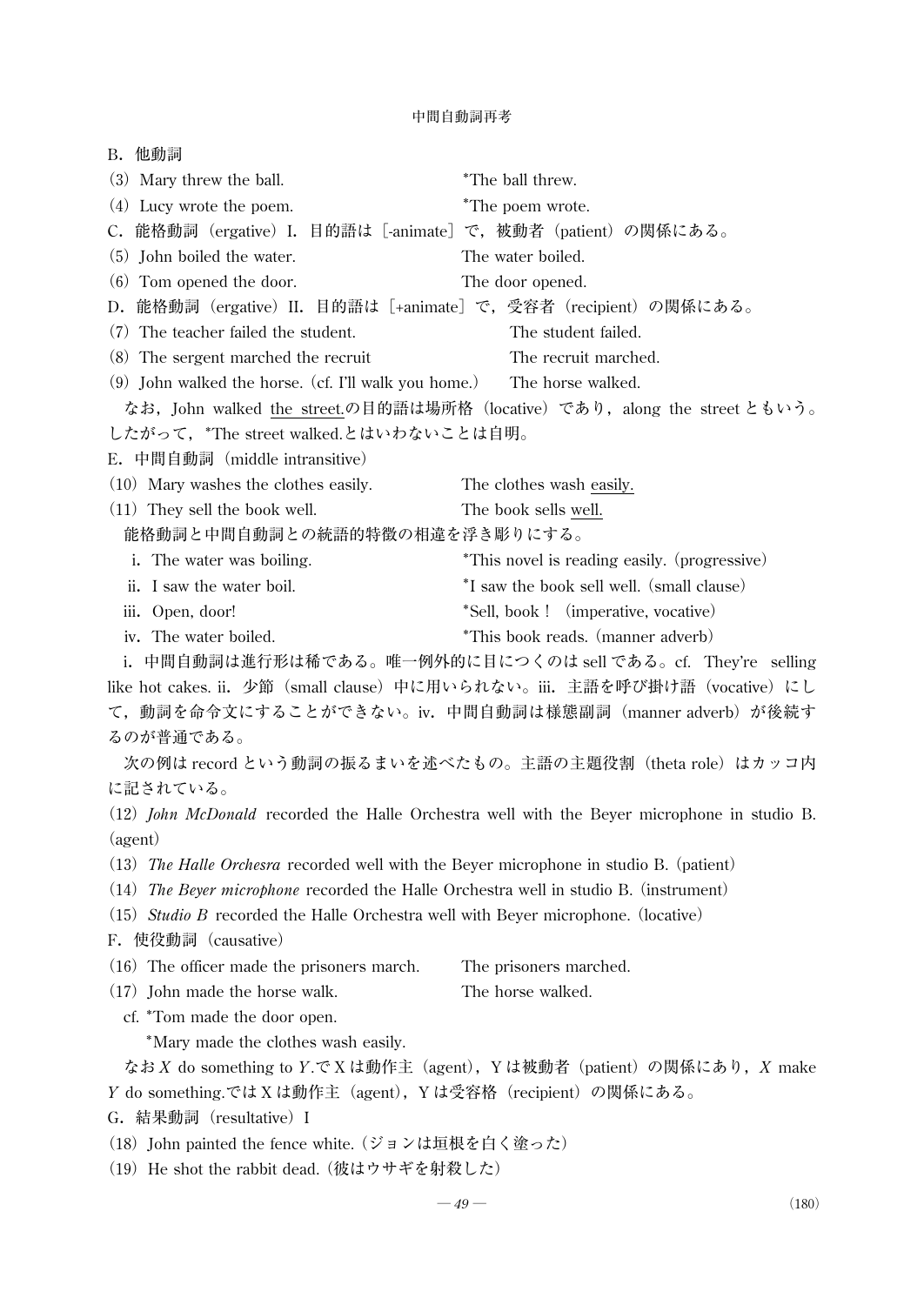cf. John broke the wooden box open.(壊して開けた)

John broke the wooden box into pieces.(壊して粉々にした)

下線部は形容詞,前置詞句(PP)だが,いずれも補部(complement)である。目的語を主語に すると受動態にする必要がある。

- $(20)$  The fence was painted white.
- $(21)$  The rabbit was shot dead.
- $(22)$  The wooden box was broken open.
- (23) The wooden box was broken into pieces.
- H. 結果動詞 (resultative) II
- (24)Mary burned the toast black. Mary burned the toast to a crisp.
- (メリーはトーストを黒く焦がした) (トーストをかりかりに焼いた)
	-
- (25) Shane flushed her cheeks red.  $(26)$  The wind blew the door shut.
- 
- $(27)$  Tom hammered the tin flat.
- (28) Mary washed the shirt clean.

目的語を主語にして能格動詞として用いられ,受動態にする必要がない。

- (29)The toast burned black. The toast burned to a crisp.
- $(30)$  Her cheeks flushed red.
- $(31)$  The door blew shut.
- $(32)$  The tin hammered flat.
- (33) The shirt washed clean.

#### II.1. 能格動詞と中間自動詞の曖昧性

Halliday (1968:187) は次の文は曖昧で二様に解せるといっている。

(34) This door doesn't open in wet weather.

i.の読みは It stays closed.「開かない」という意で能格動詞(ergative)の働きを持つ解釈であ り,ii.の読みは It cannot be opened because of the damp. 「開けられない」 という意で中間自動詞 (middle intransitive)の解釈である。

- Fellbaum(1986:6)も類似の現象例をあげている。
- (35) The door closes easily ; you just have to press down. ('middle intransitive)

 $(36)$  The door closes easily; it only takes a gust of air. (ergative)

(35)では「下に押せばよい」という付帯的説明から判断して「簡単に閉められる」という中間 自動詞の読みであり,(36)では「ちょっと風が吹けば」とあるから,「簡単に閉まる」という能格 動詞の読みである。

(37) The door is easy to close.

ちなみに(37)は「そのドアーは閉めるのが簡単だ」であるから,「簡単に閉められる」と同意 であり,(35)と働きは同じである。ところで次の文の相違はどう識別できるであろうか。

- a.John understands easily.(recipient)
- b. John is easy to understand. (patient)
- c.The clothes wash easily.(patient)
- a.「ジョンは簡単に理解する, 物わかりが良い」b.「ジョンを理解することは簡単だ, ジョン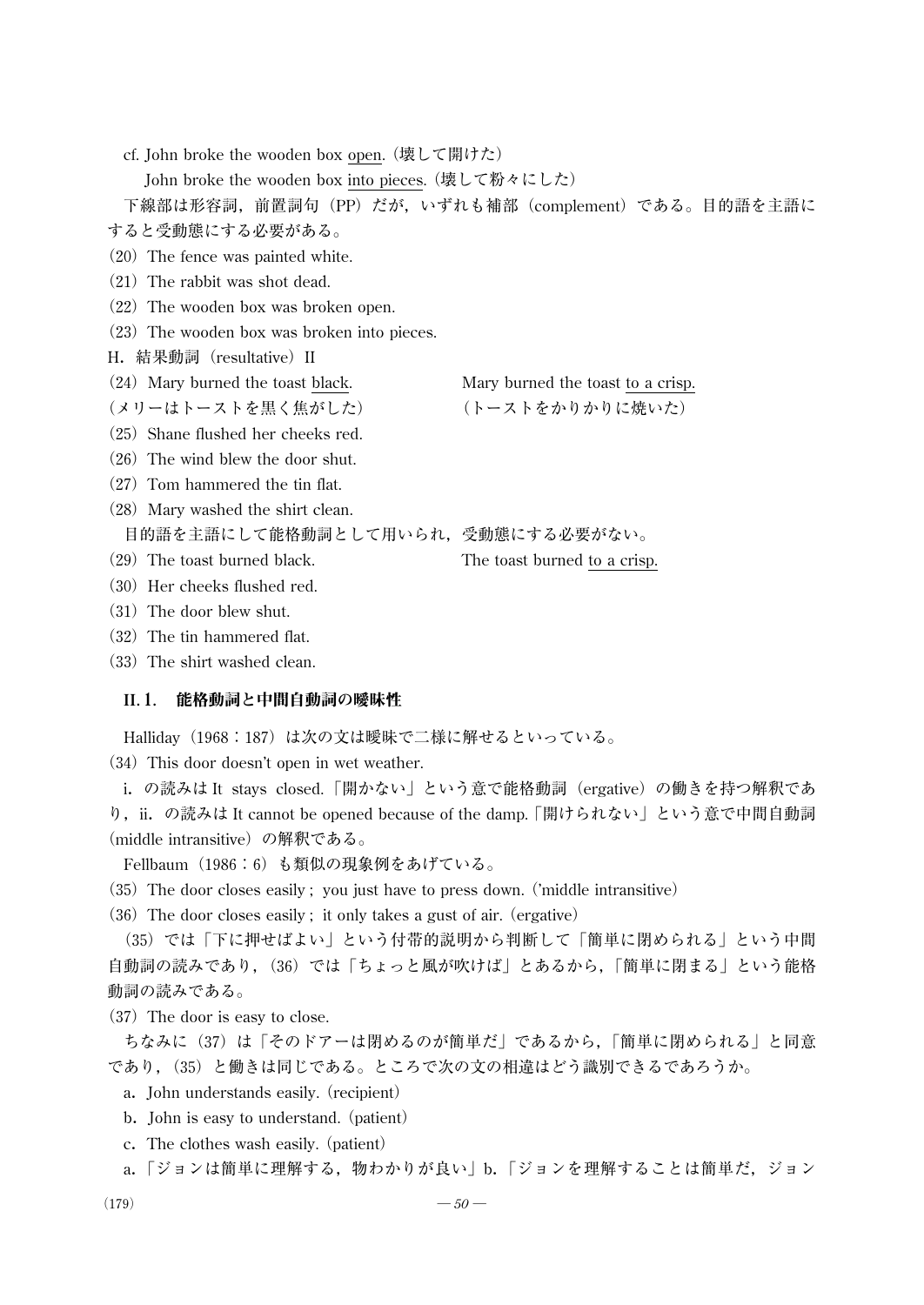のいうことは容易に解る」c.「その衣類は簡単に洗える」で, a. の主語は受容格 (recipient) で, b.c.は被動者(patient)であり,c.が中間自動詞である。a.と c.の主題役割(theta role)の 相違をこの際峻別しておきたい。

(38)The toy boat floats easily if you blow hard into its sail.('middle' intransitive)

(帆を強く吹けば,簡単に浮かべられる)

 $(39)$  The toy boat floats easily if there is a strong breeze. (ergative)

(風が吹けば,簡単に浮く)

中間自動詞の働きを有する動詞の主語には(35), (38) から理解できるように背後に人間の力の 働きかけを読み取ることがわかる。

- $(40)$  \*His papers won't/don't read.
- $(41)$  His papers won't/don't read easily.
- (35)'\*The door closes ; you just have to press down.

(36)'The door closes ; it only takes a gust of air.

(40),(41),(35)'(36)'の云わんとするところは中間自動詞には様態副詞が後置する必要があ るが, 能格動詞は単独で使用できるということである。(40) の read は他動詞, (36)'の close は 能格動詞である。

- cf. i.The window closed(easily).(ergative)
	- ii.The window closes \* (easily).(middle)
	- iii. The vase broke (into pieces). (ergative)
	- iv.The vase breaks \* (easily).(middle)
- $(42)$  The shutters easily close. (ergative)
- $(43)$  The shutters close easily. (middle)
- $(44)$  The car drives easily.
- $(45)$  \*The car easily drive.
- $(46)$  The meat cuts easily.
- $(47)$  \*The meat easily cuts.

なお(42)の能格動詞の前に様態副詞を前置することができることに注意されたい。「(45),(47) が容認されない理由は drive, cut は能格 (ergative) 動詞として用いることができないからである」 と Fellbaum(1986:7)は註記している。

- $(48)$  The wall paints easily.
- $(49)$  Chickens kill easily.
- (50) Bureaucrats bribe easily.
- $(51)$  The baggage transfers efficiently.
- (52) The letters transpose easily.
- (53) The speech transcribes well.
- (54) Messages transmit rapidly by satellite.

(48) から (54) は Keyser-Roeper 1984: 383-4に容認文として載っている例文であるが,同僚 の英米出身の英語教師に容認性の可否を問うと以下の通りであった。(48)は'unlikely', (49)は'nonsense'であるといい, (50) は Fellbaum (1986:23) の註では「この文は多くの母国語話者によっ て非文とされている」('rejected by many native speakers')とある。筆者が聞いたイギリス人教師 (Oxford 大,History 専攻)は Bureaucrats easily bribe. なら容認されるという応答であった。bribe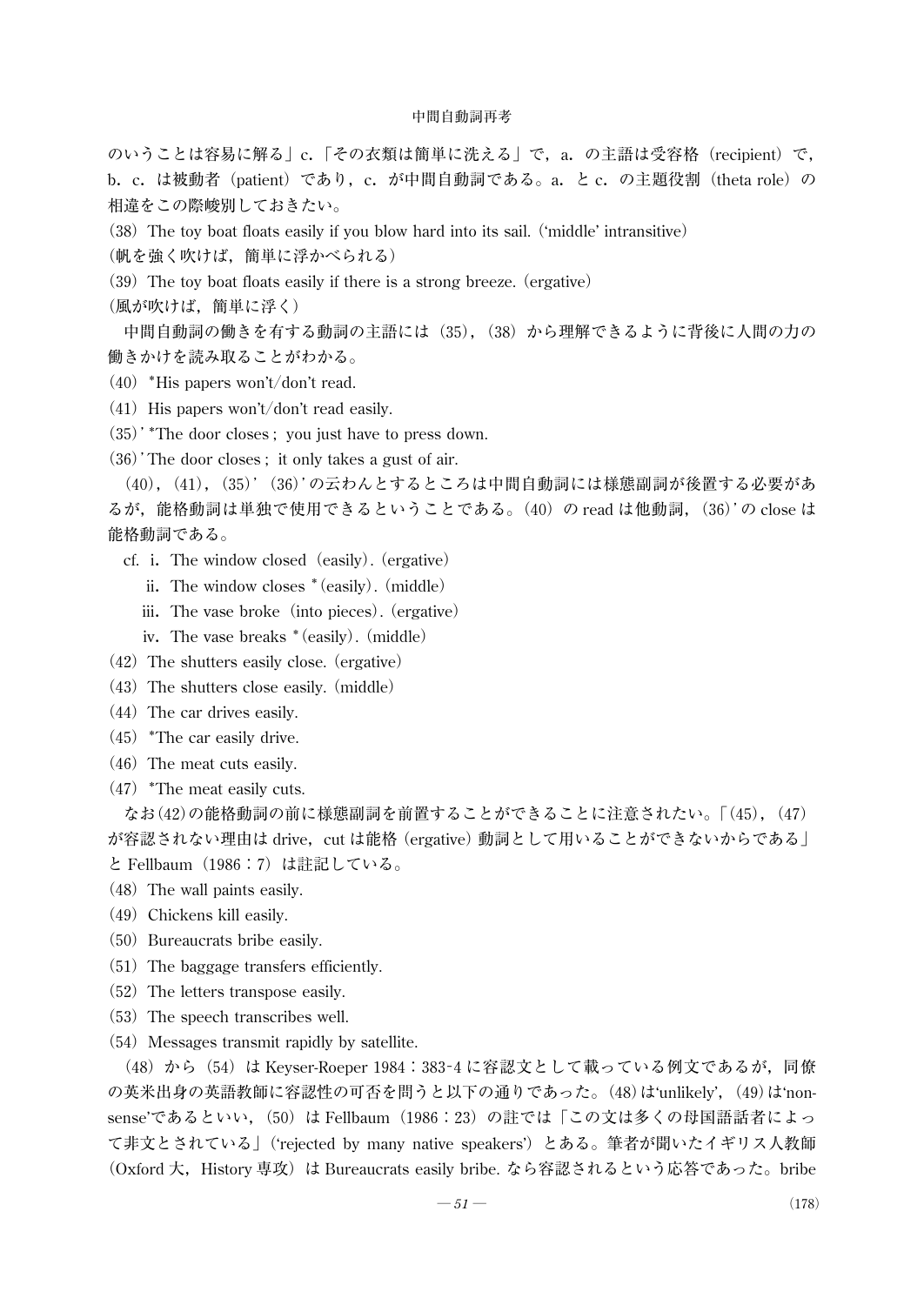を能格動詞と解して答えたに外ならない。(51)から(54)の文は受動態に交替したほうが意味鮮 明であるという応答であったことから解るように中間自動詞構文の容認性をめぐって個人差が顕著 にみられる。

## III.共起する副詞類

1. 総称的 (generic) であって, 非特定的 (non-specific) 2. 意志が伴わない ([ - volitional]) と いう特性がある。

- (1) The tent puts up in anybody's (one's, their,  $*$ my) backyard.
- (2)\*This meat cuts.(肯定文では非文)
- (3)This meat doesn't cut.(否定文では様態副詞が伴わなくとも許容される)
- (4) The veal cuts easily (quickly,  $*$ carefuly.  $*$ competently)

\*The veal cuts tender. という文を見かけたが, tender は [+volitional] であり, 中間自動詞とは 共起しない。cf. Love me tender.

- (5) Russian novels read easily (like mysteries, \*voraciously).
- (6) Japanese cars handle well (smoothly, easily, \*expertly, \*cautiously).
- $(7)$  Red wine spots don't wash out easily.
- (8) Cotton irons easily.

副詞類には like+{NP, S}, in + NP, with/without+ NP, 比較節などがある。

- $(9)$  This book reads like a thriller.
- $(10)$  This dog food cuts and chews like meat.
- $(11)$  This wine drinks like it was water.
- $(12)$  These shirts wash in cold water only
- (13) This car drives well  $(=$  smoothly).
- (14) The chemical pours well (=evenly).
- (15) Th paint sprays on well (=evenly).

(16)This one is knitted in a linen-mix yarn which washes well and feels especially soft to touch. (これは麻混紡糸で編んであり,よく洗濯が出来,特に肌触りがよい)文中の well は with a good result の意である。

 $(17)$  This cloth irons well.

共起する様態副詞は意味的に三つに区分できる:

- 1.速度(e.g. fast, quickly, rapidly, slowly)
- (18) Datsuns sell quicker than Toyotas.
- 2.評価(e.g. badly, favourably, poorly, properly, reliably, smoothly, well)
- $(19)$  I am afraid that this scene does not photogragh well.
- 3.容易さ(e.g. easily, readily, with/without difficulty)
- (20)These mandarins peel easily, but those oranges peel only with great difficulty.
- $(21)$  Top-floor apartments tend not to rent so easily as ground-floor ones.
- $(22)$  The clothes wash with no trouble.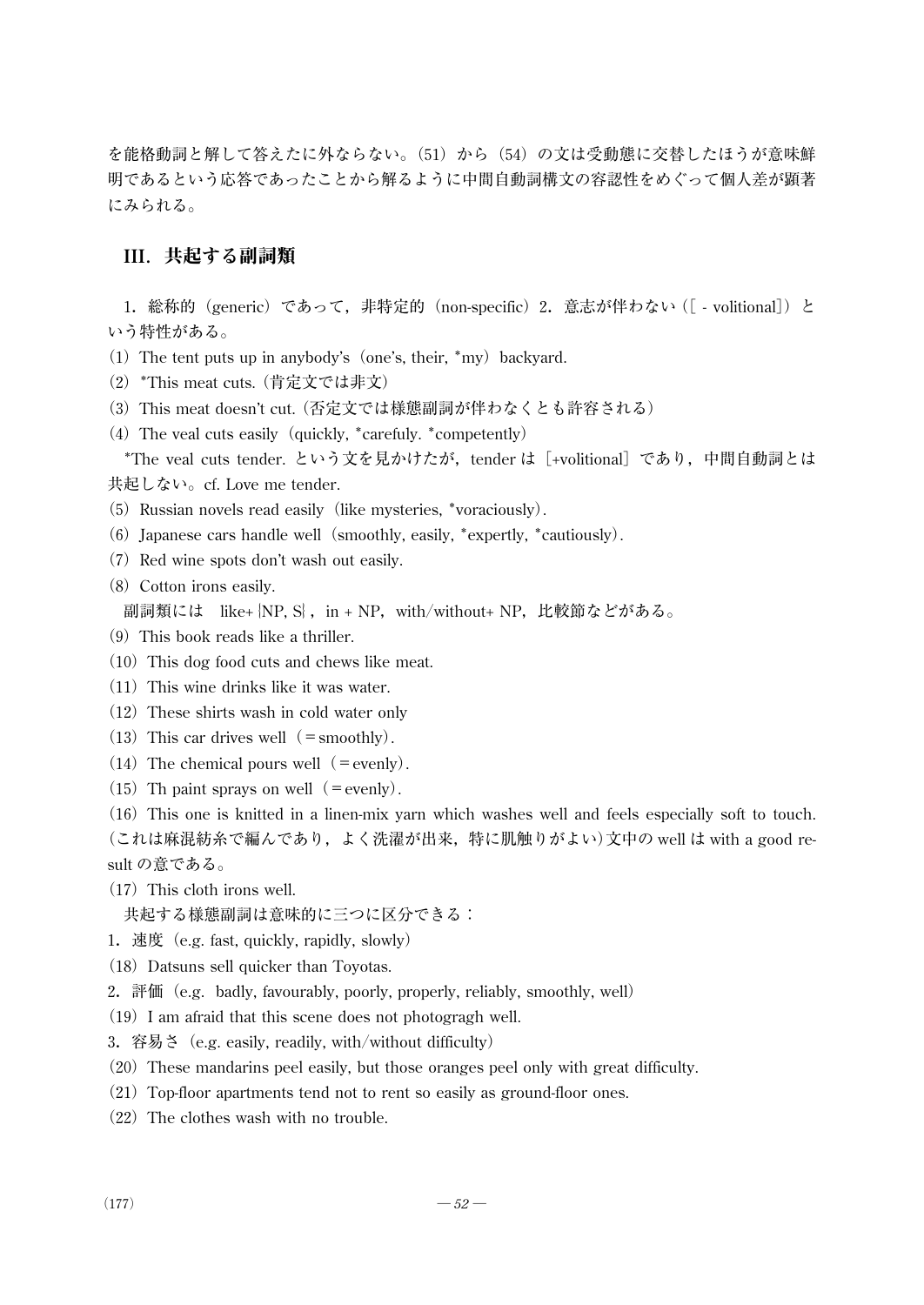## IV.主語の主題役割(theta roles)

中間自動詞構文の主語は殆どは被動者 (patient) であるが、時に具格 (instrument), 経験者格 (experiencer)も散見される。場所格(locative),受容者格(recipient)は例外的である。主語が 動作者(agent)や結果格(effected)の主題役割を担う場合は排除される。publish a book, make a box, construct a bridge, build a house, produce microchips などの目的語はいずれも結果格である からこれら目的語を主語にして中間自動詞構文を生成することはできない(1)。

- (1) The lawn mower handles easily.
- (2)\*The boss handles easily.
- $(3)$  Sweatshirts wash in the machine.
- (4)\*Babies wash in small plastic tubs.

(1),(3)の主語は物で主題役割は被動者(patient)であるが,(2),(4)の主語は人間([+human])で動作主 (agent) と解するのが自然であり、従って (2), (4) は非文である (普通の自動 詞と解するなら OK)。次をみられたい。

(5) ? The horse raced past the barn fell. (Bever 1970: 316)

 $(6)$  The horse sent past the barn fell.

(6)の動詞 send は他動詞の過去分詞と解され,何の抵抗もなく容認されるが,(5)の race は自動詞と解されるのが普通であるので, そのつもりで the barn まで読み進み, 次に動詞 fell が後 続しているので,改改ので読み直し,race を他動詞の過去分詞と読み直すので,時間がかかり,容 認性に関して「疑わしい」というレッテルが付加されたものと思われる。

(7) Children don't wash easily. (Halliday  $1967:49$ )

- (7)は3通りに解釈でき,曖昧である。
- i. Children don't wash themselves easily. (agent) (子供は簡単に身体を洗わない)
- ii. Children don't wash the clothes easily. (agent) (子供は簡単に洗濯しない)
- iii. Children can't be washed easily. (patient) (子供の身体は簡単に洗えない)

iii. が中間自動詞の読みで,Children are not easy to wash.と同意である。

- (8) This pencil writes beautifully.
- $(9)$  The knife cuts well.
- (10)This straw sucks well.(このストローはよく吸える)

(8), (9), (10) の主語は具格 (instrument) の関係にある。

- (11)\*Wool sweaters knit easily. cf. Wool sweaters wash easily.
- $(12)$  \*These shoes manufacture in Brazil. cf. These shoes sell well in Brazil.
- (11),(12)の主語は結果格(effected)であるので非文である。
- (13) Betty frightens easily.
- $(14)$  Mary doen't shock so easily.
- cf. Mary is not so easily shocked.
- $(15)$  Alexei is pale, tires easily and has frequent colds and infections
- (アレクシイは顔色が悪く,疲れ易いし,度々風邪や感染にかかる)
- (13),(14),(15)の主語は経験者格(experiencer)である。(15)は gets(is)tired のほうが 普通。
- $(16)$  This lake fishes well. cf. I've never fished  $(in)$  this lake.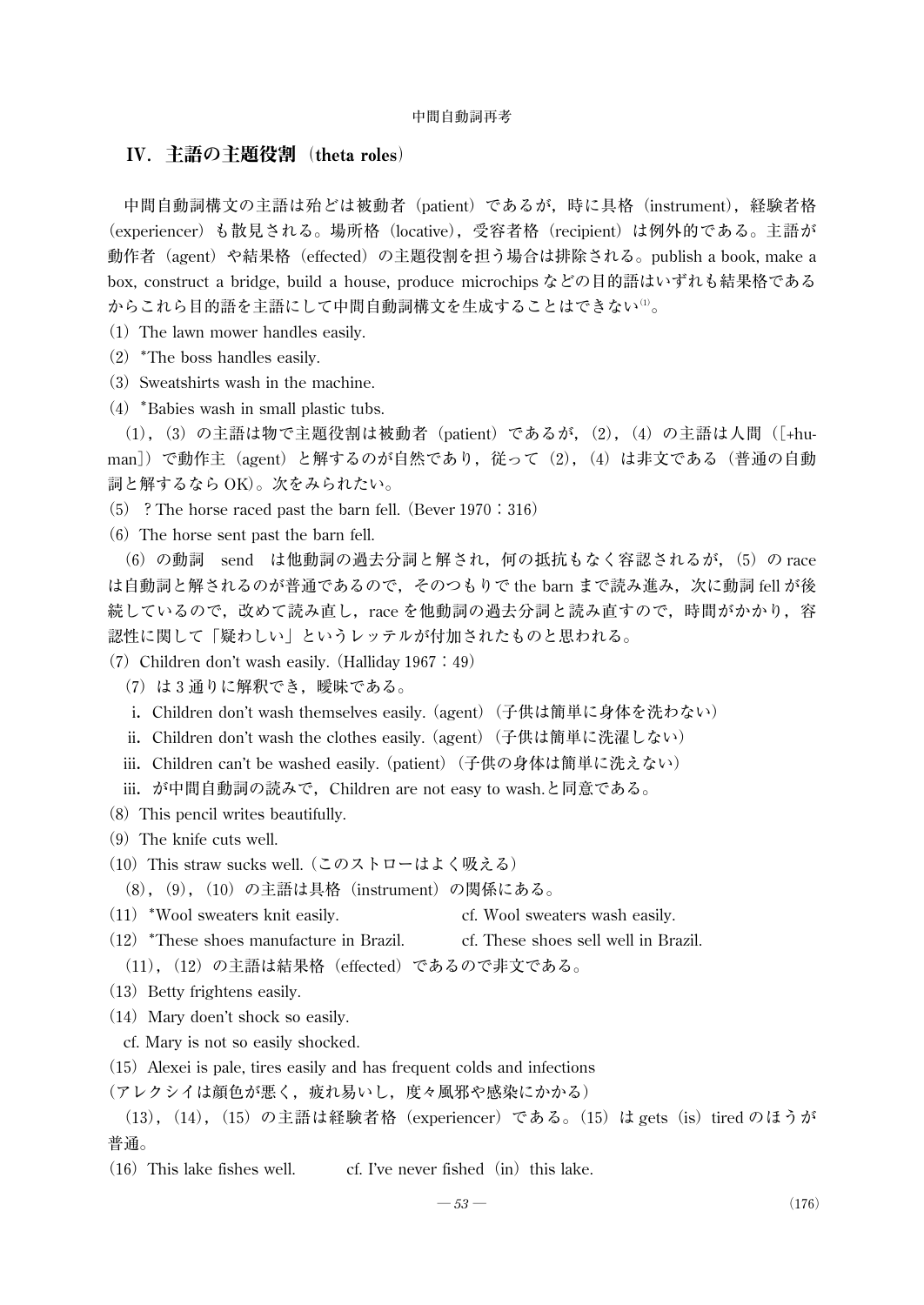(17)The Kingsland police bribe easily.(キングズランド警察署は買収されやすい)

(16)は場所格(locative)であり,(17)は受容者格(recipient)の関係にある。(17)の例につ いて'The Recipient may also be promoted.'と Dixon (2005:453)は註を付記している<sup>2)</sup>。

## V.動詞の特性

 $(1)$  It cuts well, and splits beautifully, and burns even when it is green; and it is a fast grower. (それはよく切れ,綺麗に割れ,生でも燃える,また成長が速い)

- $(2)$  Stale bread slices easily.
- (3) That pram pushes easily.
- (4) That shape of box doesn't wrap up very quickly.
- (この型の箱は素早く包装できない)
- $(5)$  Clothes iron better when damp.
- (衣服は湿りけがあるほうがアイロンがよく効く)
- $(6)$  These pills swallow easily.
- (7)It cooks well and is particularly useful for children who are allergic to cows' milk cheese.
- (それはよく料理され,牛のミルクチーズにアレルギー反応を起こす子供に特に有用だ)
- (8)This oven cooks well.(このオーブンではよく料理できる)
- (9)This jug pours well.(この水差しはよく注げる)
- (1)~(7)の主語は被動者(patient)だが,(8),(9)の主語は具格(instrument)である。
- (10) Betty persuades easily. (ベティーは簡単に説得される)

「主語と目的語が人間でその目的語を主語に昇格することができる動詞がある。然し,これらは すべて他動詞であり,目的語を省略することはできない。そのような動詞が主語だけで,目的語が 明示されずに生ずるなら,その主語は昇格された目的語だと知るのである。例えば bribe, persuade, や annoy と同じ類の動詞が挙げられる。」(There are verbs for which subject and object can be human, and which do allow the object to be promoted to subject. But these are all strictly transitive, i. e. the object cannot be omitted. If such a verb occurs with just a subject and no stated object,we know that the subject must be a promoted object, e.g. *bribe, persuade*, and verbs from the ANNOY-ING type  $(Dixon 2005 : 457)$ 

annoy と同じ類の動詞には amaze, bore, confuse, excite, frighten, irritate, puzzle, scare, shock 等 があり,生成文法では psychological predicate(心理述語)といわれる。

「Keyser - Roeper(1984)の挙げた文(Bureaucrats bribe easily.)が或話者にとって疑わしいと か容認文であるとか意見が別れている事実は腐敗は個人ではなく集団全体に帰せられるので、少な くとも或一つの面で同一の特徴なり振る舞いがあると思われる。Bureaucrats bribe easily.を容認す る話者は下記の文を容認するだろうと予測されるが,そのような話者はいない。

 $(11)$  \*Yale undergraduates teach well.

 $(12)$  \*FBI agents recognize on the spot. (Fellbaum 1986: 23)

bribe (買収する)は単なる行為動詞だが, teach, recognize は知識の伝授, 認知に関わる動詞 の違いがある。

- (13) I think Cilla doesn't photograph (=take) well. (シラは写真写りが良くない)
- $(14)$  Despite worries to the contrary, pressed flowers photograph well.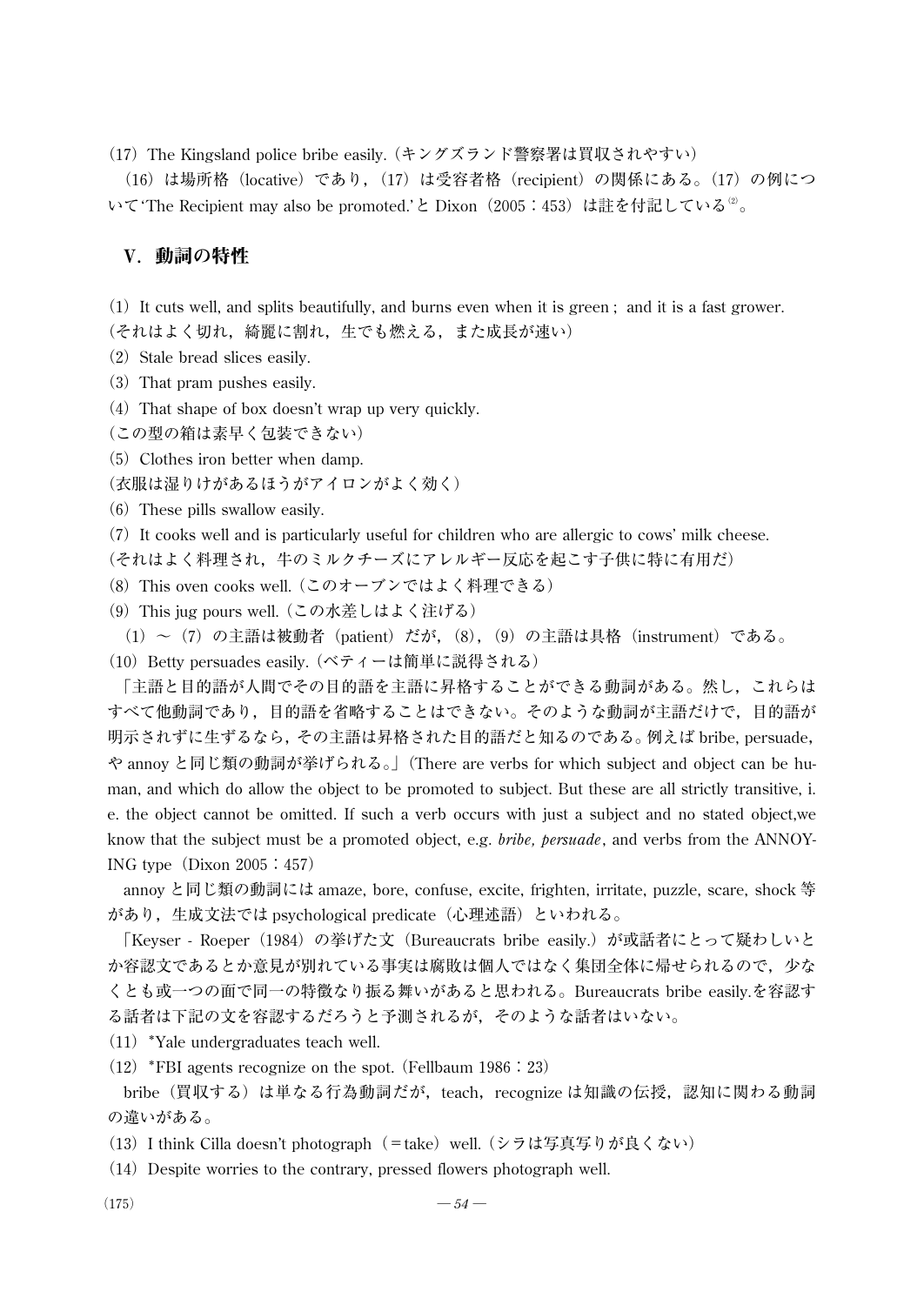(駄目だろうという心配にも拘らず,押し花はよく撮れる)

(15) Owing to poor light conditions, these particular marks did not photograph well.

(照明がよくないので,これらの特定な記号はよく撮れなかった)

 $(16)$  This Japanese expression doesn't translate easily into English.

(この日本語の表現は簡単に英語に訳せない)

(17) Raw vegetables generally digest badly. (生野菜は消化が悪い)

(18) This wine drinks deliciously (このワインは美味しく飲める)

以下全て知覚,感覚,認知に関わる動詞で、全て非文である。

 $(19)$  \*That film watches well. cf. That film is watchable.

 $(20)$  \*Thunder hears easily. cf. Thunder is easy to hear.

 $(21)$  \*Swahili learns easily. cf. Swahili is easy to learn.

 $(22)$  \*His story believes well. cf. His story is believable.

(23)\*Ballet likes well.

(24)\*Insincerity hates easily.

### V.I. 不可解な動詞の類:

I.  $\le$  sell, \*buy/read, \*write  $>$ 

 $(25)$  T-shirts and posters are selling like hot cakes, and books, stickers, videos and even a monthly magazines are on the way. (T-シャツやポスターが飛ぶように売れ, 本, ステッカー, ヴィデオや 月刊雑誌も売れている)

selling like hot cakes は口語によく見られる成句で, BNC では 19 例検索された。次のような特 徴がみられる。

i) 主語が単数でも like a hot cake のように数の呼応は起こらない 6

| ii)現在進行形 |  | iii)過去進行形 |  | iv)現在完了進行形 |  |
|----------|--|-----------|--|------------|--|
|----------|--|-----------|--|------------|--|

v)分詞構文 3 vi)単純現在時制 2 vii)単純過去時制 1

viii) will (should) sell 2 ix) go like hot cakes (単純現在時制 1,単純過去時制 2) 具体例を挙げる。

(26) Opren was selling like hot cakes. (オプレンは飛ぶように売れていた) (Opren (英国) は Oraflex(米)ともいい,関節炎の薬)

(27) Personal computer networks have been selling like hot cakes.

- (28) The shares were selling hot cakes.
- (29) SCOTS HOMES SELL LIKE HOT CAKES.
- $(30)$  Sterling +2 is selling like hot cakes.

 $(31)$  It went like hot cakes.

 $(32)$  It will sell like hot cakes.

(33)Look around your shop and try to identify products which do not sell well.

(店内を見て回って売れない商品は何か見分けるようにしなさい)

(34)I know they'd sell well with our customers.(それらは我々のお客さんにはよく売れるよ)「対 象,相手」に当たる前置詞は with である。以下 do,may,fail to と共起している sell well の例を 付加する。

 $(35)$  It should sell like hot cakes if I knock it into the right sort of shape.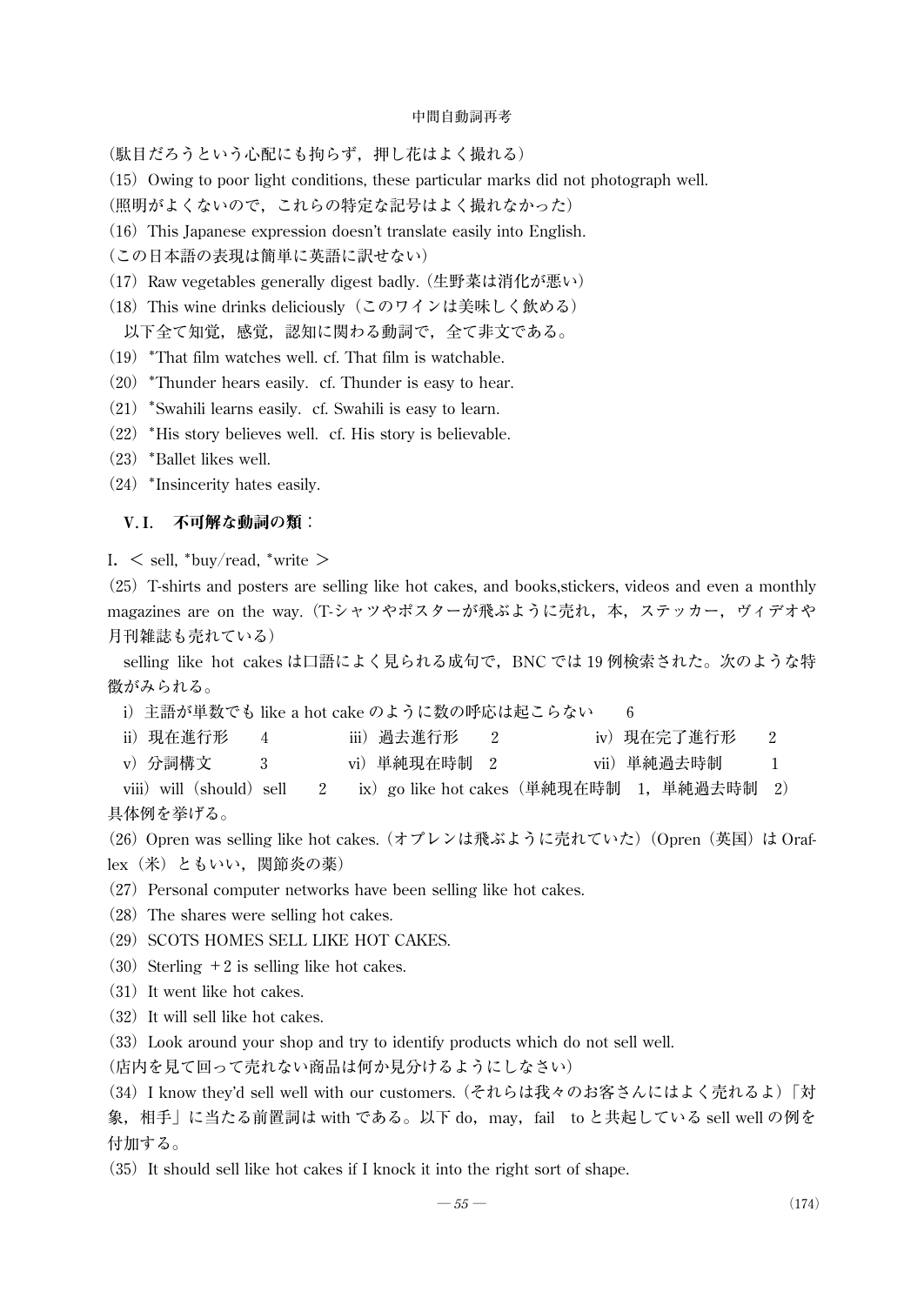(まともな型にすれば,飛ぶように売れよう)

(36)The fact is that the song did not sell well because, let's face it, it was a bloody awful record.

(事実,その歌曲はよく売れなかった。実際ひどいレコードだったから)

(37) Some mass-produced goods may not sell well in regions which have their own styles or tastes. (独自の生活様式や趣味を持った地域では大量生産の商品はよく売れないかも知れない)

(38)If a product fails to sell well, the company may be left with a lot of unwanted stock which it has to sell at a reduced price.(製品が売れそこなうと,会社は値引きしてでも売らなければならな い多くの無用の在庫品をかかえることになる)

sell は様態副詞をとらない場合がある。過去形,進行形も可能である(Dixon 2005:450)。BNC の検索例から判明したことだが, sell は compare と列んで 中間自動詞として最も多用される動詞 である。

(39) Did those sports cars sell?

 $(40)$  These red sports models do sell, don't they?

(41) His autobiography reads (\*writes) like a novel. (主語は「被動者」)

(42)This particular fountain pen isn't short on identity and, as it writes smoothly and reliably, is no mere style item. (主語は「具格」)(この万年筆は一見短くないし,すらすら書けるので,単なる ファッション品目ではない)

(43) On the whole the translation reads well. (概してその翻訳は読みごたえがある)

 $(44)$  This grammar reads like a novel.

 $(45)$  This report reads well.

「read(読める)とは判読できるということではなく,読みごたえがあるということである。従っ て\*Your paper won't/doesn't read は容認されない。読めるかどうかではなく, 読んだ際どう響く か或いはどう評価されるかが問題である(It reads well/like a profession. 告白のように読める)。 (*read* has to do with readability, not legibility, so that \**Your paper won't*/*doesn't read* is not acceptable : there can't be an issue as to whether it can be read, only as to how it sounds or is evaluated when read (*It reads well* /*like a confession*). (Huddleston-Pullum 2002:308 note)

 $(46)$  Whatever his decision, this book of memoirs reads like his valedictory.

(彼の決意は何であれ,この回顧録は彼の告別の辞のように読める)

 $(47)$  Japan's economic package reads like a resolution to a trade union conference.

(日本の経済一括法案は貿易共同会議の決議案のように読める)

然しながら,次の (48) はいずれとも読めるし, (49) は明らかに「判読できる」である。

- (48)The sentence reads clearly.(Quirk, *et al* .1985:744)
- (49) Pica type reads more easily than Elite. (Dixon  $1991:330$ )
	- (48) の主語は被動者格であるが, (49) では具格である。

II. <annoy, frighten, shock, scare, excite, \*astonish, \*surprise, etc.>

(50) You're also weak and you frighten easily. (君はもろく, すぐ怯える)

 $(51)$  He says they don't frighten easily, and they're very docile.

(彼のいうには彼等はすぐには怯えない,彼等は大変素直だ)

(52)I don't think I scare easily, but I sure as hell scared myself that weekend.

(私はすぐ怯えるとは思わないが,その週末はひどくこわかった)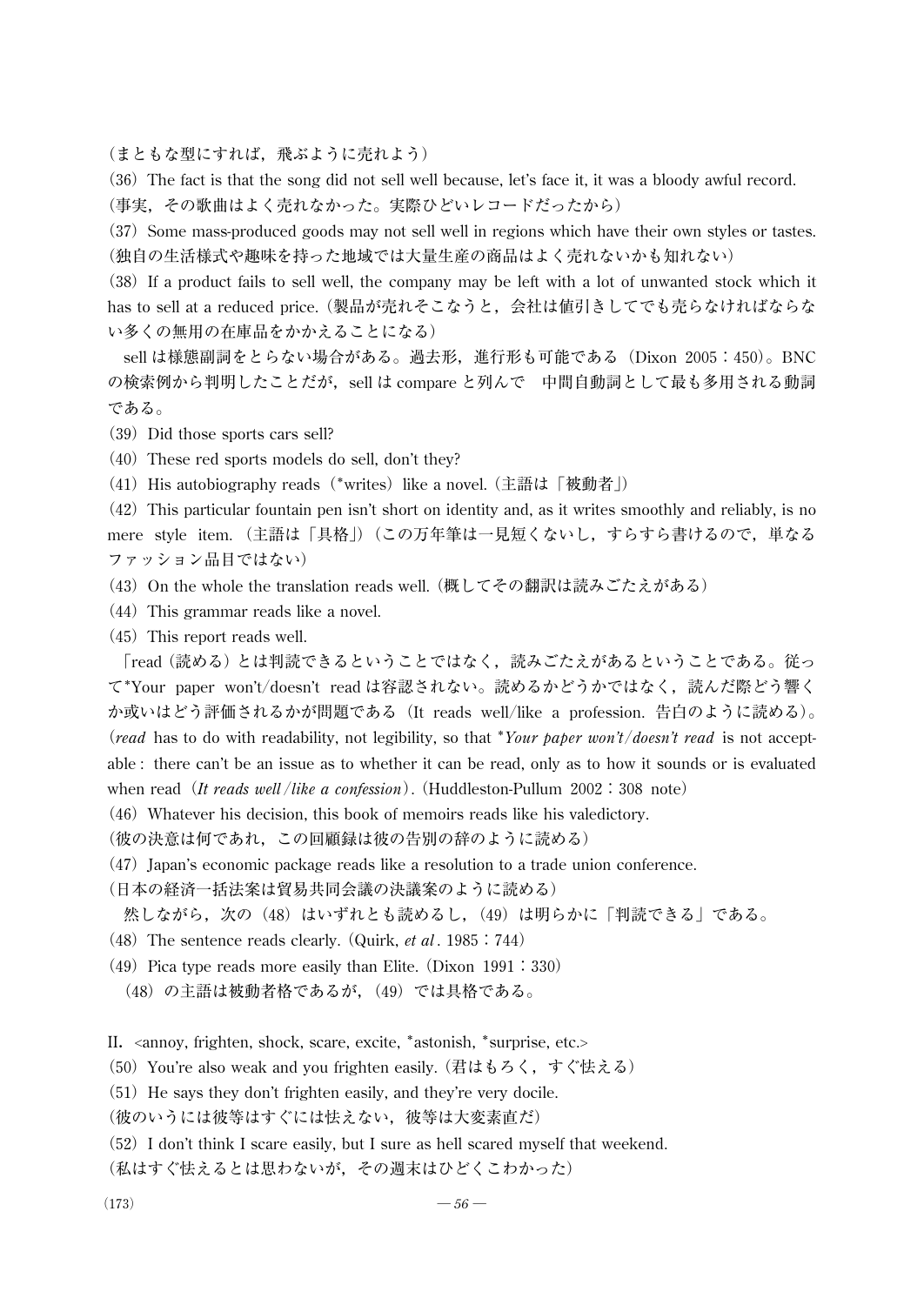再帰代名詞が心理動詞と共起している珍しい例である。

astonish, surprise は何故用いられないか理由不明である。

 $(53)$  Jay sensed in her a wild creature that scares easily.

(彼女はすぐ怯える野生の生き物だとジェイは感じた)

III.< compare, \*match, \*balance, \*measure, \*weigh, \*count, etc.>

同義語の動詞の中 compare のみが数多く用いられのが不可解である。

(54) Architecturally I suppose it doesn't compare with a medieval university.

(建築上それは中世の大学と比べものにならないと思う)

 $(55)$  We are not told how these risks compare with, say, working as an air hostess, or as a policewoman. (これらの危険が,例えば旅客機のスチュワデスや婦人警官の仕事とどう比べらるか我々 は伝えられていない)

(56) They might not compare favourably with the discovery of penicillin or the invention of the wheel.(それらはペニシリンの発見や自動車の発明と比べものにならないだろう)

(57)Do we really believe that the rights we enjoy under our laws compare favourably with those in other societies?(我々の法のもとで享受している諸権利は他の社会の権利と匹敵すると本当に信 じますか)

(58)Indications are that costs will compare favourably with , for instance, the cost of a bed in a private nursing home.(費用は例えば私立老人ホームのベッドの費用に匹敵するという指摘がある)

(59)I could have had a contract to compare favourably with any offered to anyone at the club.

(クラブの誰とも勝る契約を私はすることが出来たろう)

IV. <translate, \*transfer, \*transpose, \*transcribe, \*transmit>

(60)Jokes are clearly an important part of our popular,oral culture, from play-ground to night-club, that only partly translate well into print (in cartoons and comic postcards), outside children's jokebooks.(ジョークは明らかに遊園地からナイトクラブに至る我が国の大衆,口承文化の重要な一部 である。だがジョークは子供のジョーク集の外に,活字(風刺マンガや絵葉書)に一部しかうまく 翻訳されていない)

 $(61)$  To be useful to the non-expert, they must include items which are easily understood and which translate easily from relatiely casual observation of the child.(素人にも役立つように,それらの中 には子供を何気なく観察したことから容易に理解され解釈される項目があるに相違ない。)

translate のみが用いられるのが不明である。

次の (62) ~ (66) は Dixon (1991:329) が中間自動詞としてあげている例であるが, 能格動 詞だとおもわれる。(65) はいずれとも解せられる(cf. II. I.)。(67) の read のあとには様態副詞 がないが,コロン(:)が as follows の働きをなしている。

(63) This dirt won't brush off my coat. Dixon  $(1991:329)$ 

 $(64)$  Milk won't keep in hot weather but it does keep if you put it in a fridge.

- (65) That machine operates easily.
- $(66)$  That joke about nuns tells well, doesn't it?

cf. These late nights are really beginning to tell on her.

$$
-57 - (172)
$$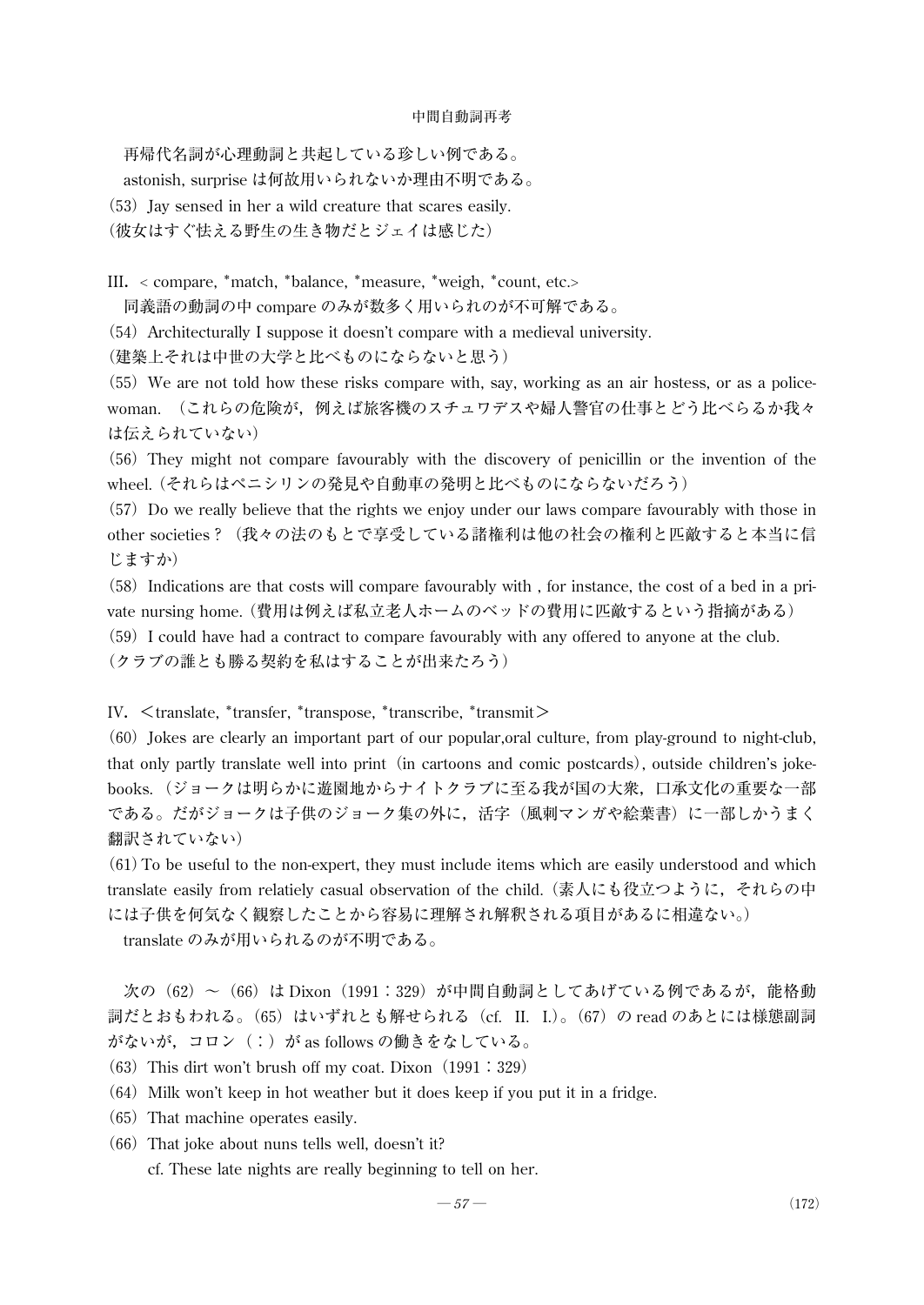$(67)$  I remember a headline in a British daily not so long ago which read : Rocks thrown at political leader. --Marckwardt-Quirk, *A Common Language*

## VI.解 決 策

[I]動詞の相(Aspect)の視点から中間自動詞の特性に迫ったのは Fagan(1992)である。相(aspect)のよく知られた研究には Vendler (1967) がある。 activity (行為): cry, cut, dream, drive, laugh, learn, run, sleep, smoke, study, swim, walk, etc. accomplishment (達成): run three miles, walk to the station, climb Mt. Everest, build a bridge, make a box, paint a picture, sell, buy, read, write,wash, etc. achievement (成就): notice, recognize, lose, find, win, cross, die, etc. *state*(状態):have, want, live, love, know, believe, remain, resemble, etc. 以下の例文が示すように付帯状況を表わす副詞類により相は決定されることが多い。 (1)They ate dinner at noon. 継続的(durative) The clock struck at noon. 瞬時的(instantaneous) (2) Tom read the novel for one hour. (activity):  $(durative)$  (atelic) 「1時間読んだ」とは継続的(durative)で,動作の集結点を含意しない,非完了を(atelic)を 表わす。 Tom read the novel in one hour. (accomplishment):  $(durative)$  (telic) 継続的(durative)で「1時間で讀んだ」とは動作の集結点を含意し,完了(telic)を表わす。  $(3)$  He pushed a cart, but but it was too heavy to move. (activity) He pushed a cart. (accomplishment)  $(4)$  \*John finished sleeping. (activity) John finished making a box.(accomplishment) (5)Look at yourself in the mirror.(activity) I haven't finished looking at your term paper.(accomplishment)  $(6)$  \*John noticed the painting for an hour. notice(気付く)は継続を表わす for an hour と共起しない John noticed the painting in a few minutes. (achievement) (instantaneous) (telic) 「2,3分でその絵に気付いた」とは瞬時的に動作の完了を表わす。  $(7)$  John finished reading the novel. (activity) \*John finished noticing the painting. (8)John stopped reading the book.(activity) \*John stopped noticing the painting.  $(9)$  John painted a picture in one hour. (accomplishment) は John was painting a picture during that hour.を含意する  $(10)$  John noticed the picture in a few minutes. (achievement) は John was noticing the picture throughout the period of a few minutes を含意しない 動詞を峻別する素性の結合群は下記のように大略することができる: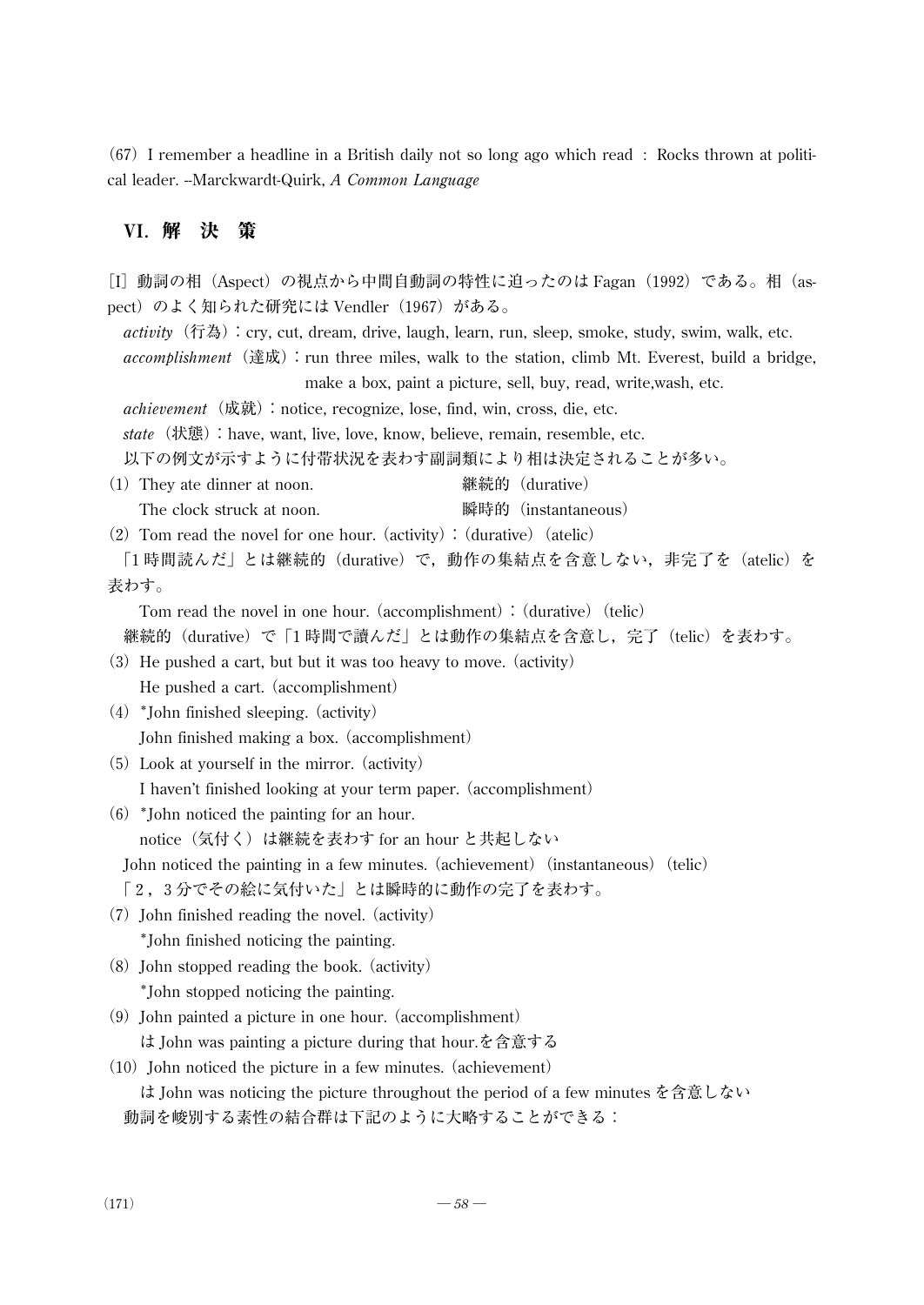| <b>Situations</b> |                       | static    | durative          | telic.   |
|-------------------|-----------------------|-----------|-------------------|----------|
|                   |                       | (dynamic) | (instantaneous)   | (atelic) |
|                   | 状態 (State) 動詞         | $  +  $   | $ + $             | $[-]$    |
|                   | 行為 (Activity) 動詞      | $ - $     | $ + $             | $[-1]$   |
|                   | 達成 (Accomplisment) 動詞 | $ - $     | $ + $             | $  +  $  |
|                   | 到達 (Achievement) 動詞   | $ - $     | $\lceil - \rceil$ | $  +  $  |

行為動詞及び達成動詞の一部の動詞のみが中間自動詞構文を許容する。

行為動詞:

 $(11)$  This car drives easily.

(12) This pipe smokes nicely.

 $(13)$  The veal cuts easily.

達成動詞:

- $(14)$  This book reads easily.
- $(15)$  The clothes wash nicely.
- $(16)$  Her novels sell well.

多くの動詞は中間自動詞に用いられない。知覚動詞,認知動詞は全てこの構造から排除される。 これらの動詞は知的,精神活動(思考,意図,信念,疑念,否認,了解,)を行使する人間主語([+ human])を必要とするので中間自動詞構文には用いられないのである。

(17) \*Crickets (see, watch, hear) on summer evenings.

(18)\*His mathematical papers(explain, understand, grasp, learn, comprehend, question, doubt, refute, (dis) prove, believe) easily -- Fellbaum 1986: 15-16)

中間自動詞に用いられる動詞は以下の表の C, D, E. の類に主に見られる。

- A.Momentary Verbs : hiccough, hit, jump, kick, knock, nod, tap, wink, etc.
- B. Transitional Event Verbs : arrive, die, fall, land, leave, lose, stop, etc.
- C.Activity Verbs : cook, cut, drink, drive, eat, open, play, read, run, sell, wash, work, write, etc.
- D.Process Verbs : circulate, change, close, develop, float, grow, increase, mature, shut,etc.
- E.Psychological Verbs : annoy, excite, frighten, scare, shock, \*astonosh, \*surprise, \*please (causer(原因主)を主語にする)
- F.Verbs of Perception : feel, hear, see, smell, taste, etc.
- G. Verbs of cognition : believe, doubt, forget, guess, know, learn, think, imagine, suppose, understand, etc.
- H. Verbs of attitude : fear, hate, hope, intend, like, love, prefer, regret, want, wish,etc. (experiencer (経験者) を主語にする)
- I.State Verbs : belong to, contain, consist, cost, depend, deserve, have, matter, own, resemble, etc.  $-$  Leech 2004)

原因主を主語に据える E 群と経験者を主語に据える H 群の相違に注意されたい。H 群は中間自 動詞とは無縁であるが, E 群の annoy, frighten, etc.等が中間自動詞に用いられる。Aspect(相)の 視点から中間自動詞を考究した研究は以上の議論から推論できるように決定的な特性を捉えること ができず,殆ど曖昧なままに終わっている。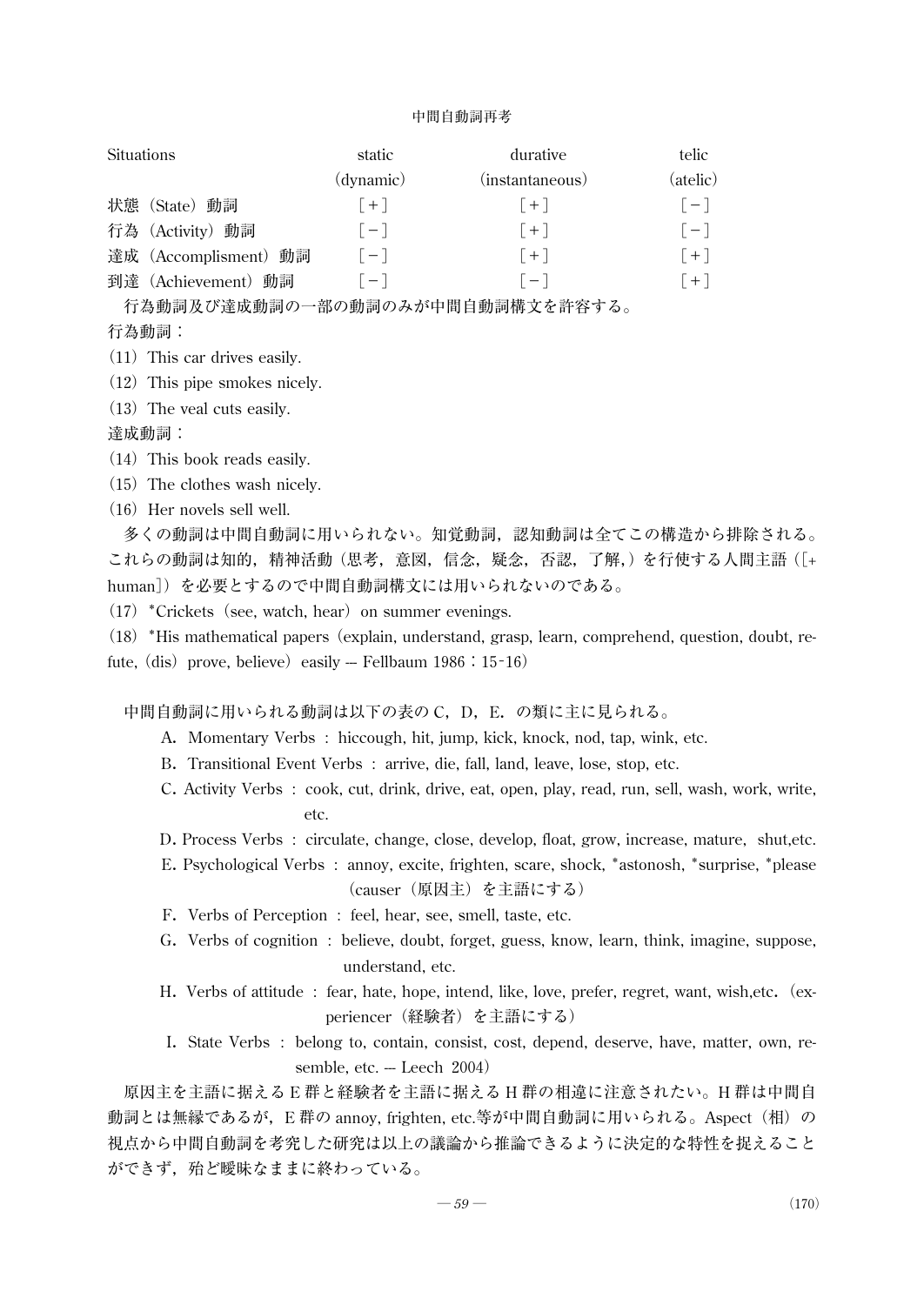[II] 責任 (Responsibility)

(19) Toshibas do sell well, don't they ? (東芝の製品は本当によく売れるね)

(20) Products with well-known trade names sell well on their own—, they need little advertising or promotion. (有名な商標のある商品はそれ自体でよく売れる,広告や売り込みを殆ど必要としな い)

(19),(20)は BNC(British National Corpus)からの検索例である。(19)では製品の世界シエ アの約2割を占め世界第2位の東芝という商標,(20)では on their own(それ自体で)という副 詞が「有名な商標をもった商品」の特徴である自身の責任(responsibility)をよく物語っている。 現実では付加価値を高めようと広告なり売り込みを繰り広げているわけである。

中間自動詞構文の主語に「責任」という素性があるといったのは van Oosten(1986)である。

 $(21)$  This piano plays easily.

(22)\*This sonata plays easily.

(21)「このピアノはよく弾ける」とはピアノが良く調律され,補修されており,ピアノを弾く人 の技量ではなくピアノそのものの質の良さについて述べた文である。無作為に鍵盤を弾いたずぶの 素人でも述べることのできる文である。だがソナタの演奏は楽器の質によるのではなく,演奏者の 技量によるのであり,従んって(22)は非文なのである。誰でも易々と演奏できるソナタがあるとは 考えられない(Fellbaum 1986:13)

 $(23)$  \*This applesauce will eat rapidly.

(24) Keep these pills away from the baby. They're powerful, but they eat like they were candy.

動詞の目的語が中間自動詞構文の主語として用いられるのは動詞の行為の責任があると理解され る。(23) が非文で(24)の eat を用いた文が中間自動詞として容認されるのはその錠剤の口当た りの良さが子供に食べられる動機づけを与えている。like they were candy という副詞句は食べら れる品物の特性(美味しさ)が明示的に表わされていることに注意されたい(van Oosten 1986: 98)

この 「責任」 という概念はまた buy と sell の用法上の相違をも説明している。sell がよくて,buy という動詞が中間自動詞として用いられないのは,buy では商品ではなく買い手の行為がこの商取 り引きの主たる責任があると思われるからである。販売に効果を及ぼすのは人の販売能力だけでは ない。売り手の販売の手腕が欠けていても商品の質が良ければ販売に積極的な効果を与えるので, sell を用いた文が許容されるのである(Fagan 1992:76-78)

 $(25)$  i. The clothes wash with no trouble, because they are machine-washable.

ii.\*The clothes wash with no trouble, because I have lots ot time.

i.「この衣服は洗濯機で洗えるので難なく洗える」ということはこの衣服に内在する特性(inherent property)を表わしているが,ii.「私には時間がたっぷりあるので,この衣服は難なく洗える」 というのは主語の衣服の特性でなく外的理由(external cause)によるので, ii. の文は非文となる (van Oosten 1977:460)

[III] 広告(Advertising) 文に中間自動詞構文がよくみかけるのは販売したい品物の質・中味を実 物以上に見せたいからに外ならない。

(26)An extraordinary exciting book. A work of human art. It reads like a thriller.(S.Bedford, *The Trial of Dr.Adams* の広告文)

(27) This prepares in your bowl  $-$ instantly. (corn flakes の広告)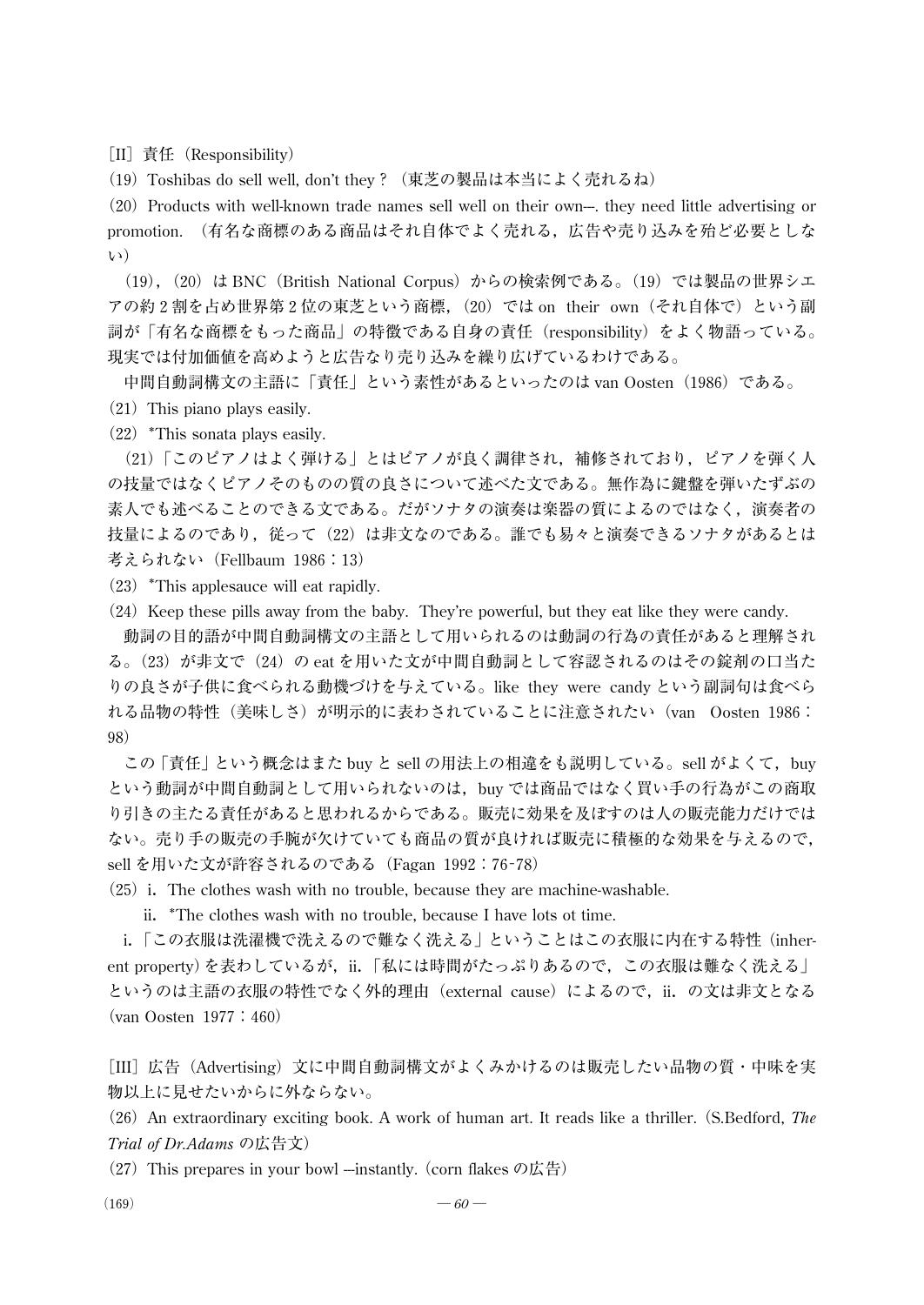(28) It cuts like meat, chews like meat. (dog food の広告)

|                             |    | [IV] BNC で検索した中間自動詞の頻度数 |    |                          |                |
|-----------------------------|----|-------------------------|----|--------------------------|----------------|
| sell well                   | 31 | compare favourably with | 20 | (selling) like hot cakes | 19             |
| break easily                | 10 | cut well                | 8  | tire easily              | $\overline{4}$ |
| frighten easily             | 3  | photogragh well         |    | read well                | 3              |
| open easily                 |    | scare easily            | 2  | translate easily (well)  | 2              |
| wash well                   |    | cook well               |    | drink well               |                |
| write smoothly and reliably |    |                         |    |                          |                |

## VII.結 論

生成文法の研究では中間自動詞構文の名のもとに様々な動詞が具体例として取り上げられてお り,我々英語を母語としない者にとってはこれら動詞は一様に中間自動詞として用いられているも のと錯覚しがちである。BNC で検索してみると, break easily (10), sell well (31), (selling) like hot cakes (19), cut well (8), compare favourably with (20) の使用頻度が極めて多いが, その他 の動詞の使用頻度は極めて少ないことに注目したい。中間自動詞として使用可能な動詞はごく僅か であることを認識すべきである。

ところで能格動詞(ergative)は本来自動詞に「使役」(causative)という素性を付与して形成さ れたものと見る。(e.g. 「壊れる」, 「開く」, 「沸く」 ―― > 「壊す」, 「開ける」, 「沸かす」)

intransitive +  $[+causative] \longrightarrow$  transitive

e.g. The vase broke.  $\longrightarrow$  Fred broke the vase.

一方中間自動詞(. middle intransitive)は主題化(thematizing principle)によって他動詞の目的 語を主語の位置に昇格(promote)させ,主題(theme)としての役割を付与させ併せて様態副詞 (manner adverb)を付加したものである。様態副詞は通例 adjunct(付加詞)だが,middle intransitive 構文では complement(補部)であり,obligatory(義務的)である。結果として主語には「責 任」(responsibility)という内在的特性(inherent property)が宿ることになる。物を表わす目的語 が主語になったため「読む」,「切る」,「洗う」から「読める」,「切れる」,「洗える」と意味変化を きたし,形態的には自動詞となり,主語に繰り上がった(promote)名詞に「読める」,「切れる」, 「洗える」といった過程(process)を有する内在的特性(inherent property)が付与され,その特 性を明示的 (explicit) にするため様態副詞 (manner adverb) が伴うことが多い。主題化によって 主語の位置に据えられた名詞の主題役割(theta role)は被動者(patient)が圧倒的であるが, 経 験者(experiencer),受容格(recipient)もあり,更には具格(instrument),場所格(locative)の 関係にあった前置詞句 (PP) 内の P+NP の P が消去され, NP のみが主語の位置に昇格 (promote) されたものと見る。中間自動詞の類は現代英語で「生産的」であると時にいわれるが,英語の動詞 全般を概観する時,「流動的」であるといったほうが的を得ているように思われる(心理動詞の tire, 通例は授与格をとる persuade, また場所格 (locative) をとる fish の用法の動きを見られたい)。 日本語の「食べられる」を「食べれる」というような「ら」抜き用法が批判されることがあるが, 英語の中間自動詞構文は「有標」(marked)であり,受動態,tough 移動構文のほうが普通で「無 標」(unmarked)である。広告文に中間自動詞構文が比較的多用されるのは奇を衒って,見る人の 関心を引き寄せる効果を狙っているように思われる。日本語で例えば「激減」[gekigen] は以前よ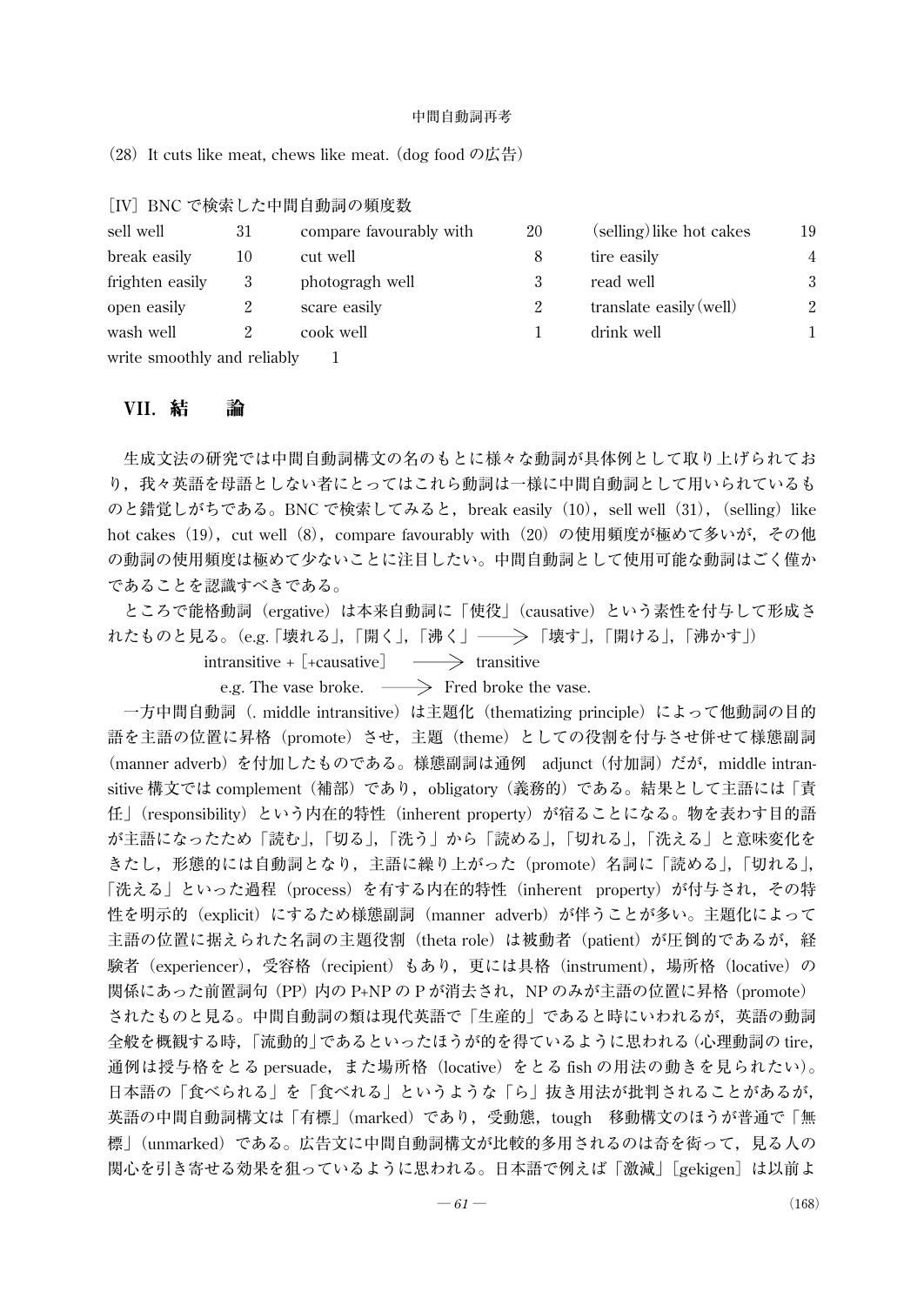り使用されており,「無標」だが,最近,広告文によく見かけるが,『国語大辞典』に掲載されてい ない「激安」という文字は筆者にとっては「有標」で,本来の日本語から逸脱しているように思わ れる。[gekiyasu]という「音+訓」の結合に一因があるのであろうか。\* [gekian] という音結合 は耳にしたことがない。



(4), (5) では PP 内の P NP の P を消去し, NP のみを主語の位置に昇格 (promote) させる。 「言語にはある言語形式型が存在し,発話の意味と強い相関関係を成している。形式と意味との そのような相関関係は或特定な動詞の語彙型として,或いは動詞とは独立して存在する句形や構造 (意味の対応形)として,動詞の主な用法から投影された関連規則として様々に記述されている。」 (Within a given language, there exist certain formal patterns that correlate strongly with the meanings of the utterances in which they appear. Such correlations between form and meaning have been variously described as linking rules projected from the main verb's specifications, as lexical templates overlain on specific verbs, or as phrasal form and meaning correspondences(constructions) that exist independently of particular verbs. -- Goldberg 2006:71) ということばは中間自 動詞構文の生成をも如実に物語っているように思われる。

補遺:

Ergative (tentative)

boil, break, burn, change, close, cook, darken, drop, dry, float, freeze, grow, heat, increase, melt, move, open, ripe, roast, roll, sharpen, soften, toast, turn, etc. Middle (tentative)

annoy, break, bribe, chew,close, compare, cut, digest, drink, drive, eat, excite, fish, frighten, handle, iron, open, peel, persuade, photogragh(=take), play, pour, push, put up, record, read, rent, scare, sell, shock, slice, spray , suck, swallow, tease, tire, translate, wash, wrap up, write, etc.

#### **註**

- (1) reader には 1.読者 2.読本 3.読み取り装置の意味があるが,その理由は次のように説明でき る。
	- i. *John* reads the document with this microreader. (agent)
	- ii. The document reads well. (patient)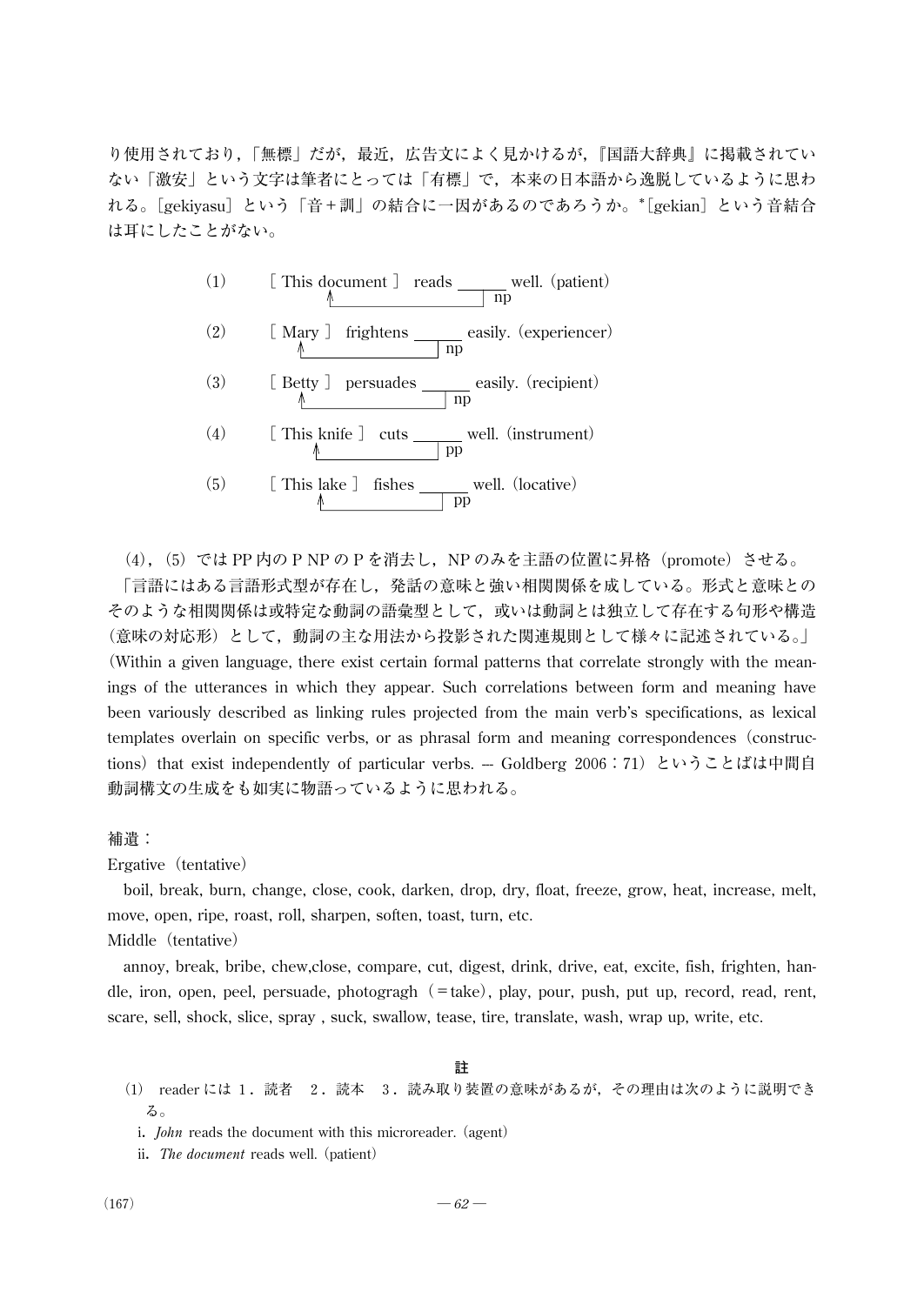iii. This microreader reads well. (instrument)

i.の主語は動作主(agent)の働きがあり「読者」 ii.の主語は被動者(patient)の関係があり iii. の主語は具格(instrument)の働きがあり「読み取り装置」の意味が生じたと思われる。

ちなみに cook には「コック,料理人」(agent)の意味があるので,cooker は「料理用具(なべ,釜, レンジ,オーブン等) (instrument) のように意味の棲み分けが見られ,複数形の cookers は「料理向き の果物」(patient) をいう。mixer は「ミキサー」(具格),「交際家」(動作主), mixture は「混合物」(被 動者),fixer には 「黒幕」 (動作主),「定着剤」 (具格) の意味があるが,いずれにも主題役割 (theta role) が付与されていることが分かる。

Are those apples eaters or cookers?(あのリンゴは生で食べられますか,それとも料理しないと食べ られませんか)

(2) 中間自動詞構文は擬人化(personification)の一種ではないかと文学専門の同僚の一人から質問を受け た。van Oosten (1977:469) も'a less extreme form of anthropomorphization metaphor'といっている。

#### **References**

- Ackema, P. and M. Schoorlemmer,1994. "The Middle Construction and the Syntax-Semantic Interface," *Lingua*93,59-90.
- Bever, T.G.1970. "The Cognitive Basis for Linguistic Structures," *Cognition and the Develpoment of Language*, ed.by J.R.Hayes. John Wiley & Sons, Inc., New York.
- Dixon,R.M.W.1991. *A New Approach to English Grammar on Semantic Principles*, Clarendon press, Oxford.
- Dixon,R.M. W.2005. *A Semantic Approach to English Grammar*. Oxford University Press.
- Fagan, S.1992. *The Syntax and Semantics of Middle Constructions A Study with Special Reference to German*. Cambridge University Press, Cambridge.
- Fellbaum, C.1985. "Adverbs in Agentless Actives and Passives," *CLS* 21,Pt.2,21-31.
- Fellbaum, C.1986. *On the Middle Construction in English*, Indiana University Linguistics Club.
- Goldberg, A.E.2006. *Construction at Work*. Oxford University Press.
- Goldsmith, J. 1984. "Causative Verbs in English," *CLS* 20. Pt 2. 117-130.
- Hale k. and S.J. Keyser. 1993. "On Argument Structure and the Lexical Expression of Syntactic Relations, "Hale, K. and S.J. Keyser (eds) The View from Building 20.53-109. MIT Press.
- Halliday, M.A.K.1967,1968. "Notes on Transitivity and Theme in English," *Journal of Linguistics*. 3.37-81; 3.199-244:4.179-215
- Huddleston,R.D. and G. K. Pullum.2002. *The Cambridge Grammar of the English Language*, Cambridge University Press.
- Jackendoff, R.1987. 'The Status of Thematic Relations in Linguistic Thory.' *Linguistic Inquiry*.18.369-411.
- Keyser, S.J. and T. Roeper 1984. "On the Middle and Ergative Constructions in English," *Linguistic Inquiry* 15,381-416.
- Leech, G. 1971, 2004. *Meaning and the English Verb*. Pearson Longman
- Levin, B.1993. *English Verb Classes and Alternations*, University of Chicago Press.
- Rosta, A.1995. "'How Does This Sentence Interpret?' The Semantics of English Mediopassives," in B. Aarts and C.F. Meyer(eds.)*The Verb in Contemporary English : Theory and Description*,123-144, Cambridge University Press.
- Smith, C.S.19972*The Parameter of Aspect*. Kluwer Academic Publishers, Dordrecht
- Stroik, T.1992. 'Middle and Movement.' *Linguistic Inquiry*.23.127-37.
- Stroik, T.1996. 'On Middle Formation' *Linguistic Inquiry*.26.165-71.
- Stroik, T.1999. 'Middles and Reflexivity.' *Linguistc Inquiry*.30.119-31.
- van Oosten, J.1977. "Subjects and Agenthood in English," CLS13,459-471.
- van Oosten, J. 1986. *The Nature of Subjects,Topics and Agents : A Cognitive Explanation*, Indiana University Linguistics Club.
- Vendler, Z.1967. *Linguistics in Philosophy*. Cornell University Press, Ithaca.